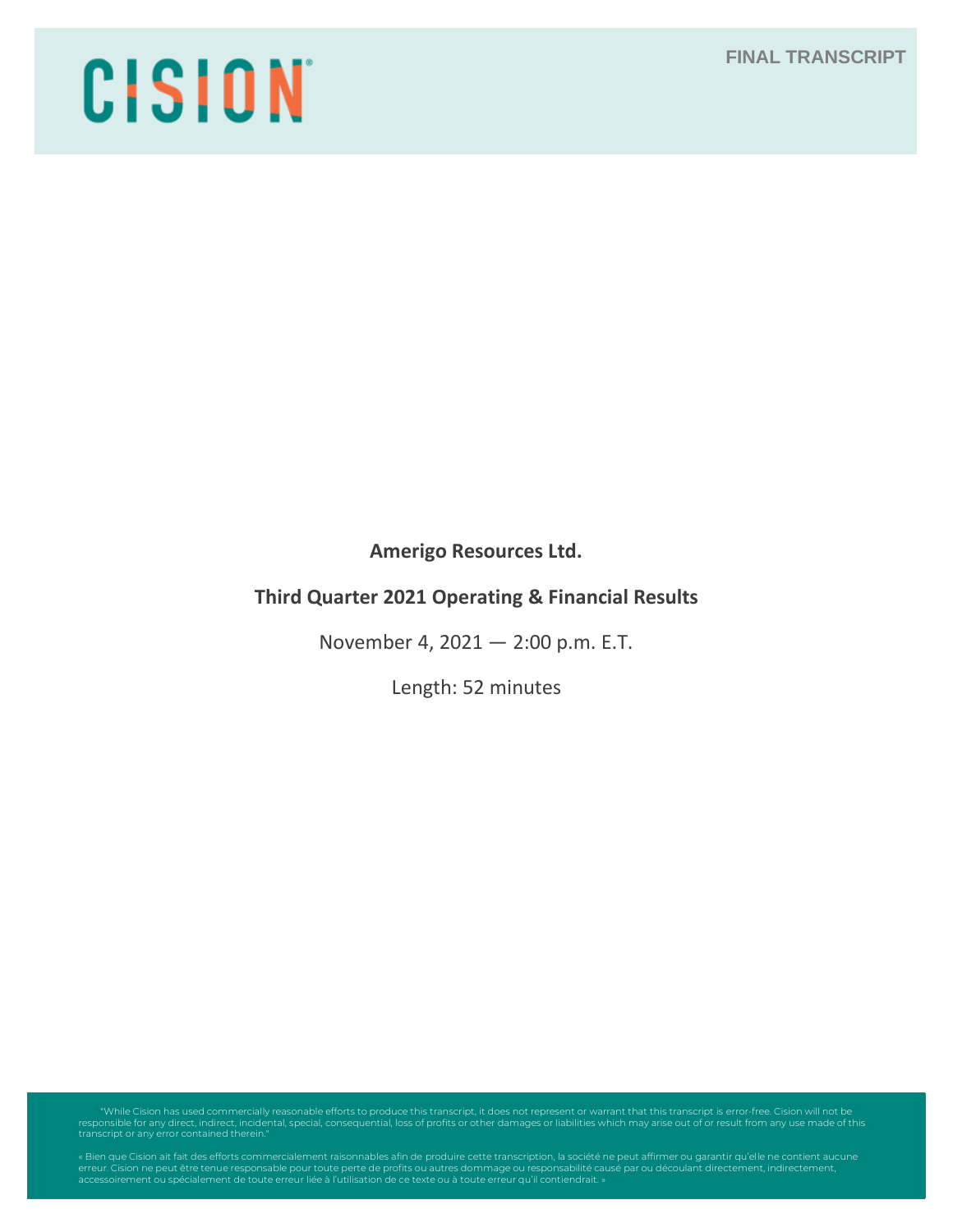### **CORPORATE PARTICIPANTS**

**Jonathan Paterson**  *Harbor Access — Managing Partner*

**Aurora Davidson** *Amerigo Resources Ltd. — President & Chief Executive Officer*

**Carmen Amezquita** *Amerigo Resources Ltd. — Chief Financial Officer*

#### **CONFERENCE CALL PARTICIPANTS**

**Mark Reichman** *Noble Capital Markets — Analyst*

**Terry Fisher** *CIBC Wood Gundy — Analyst*

**Victor Ho** *Yarra Square Partners — Analyst*

**Stephen Ottridge** *Private Investor*

**John Polcari** *Mutual of America — Analyst*

**Dave Brown** *Private Investor*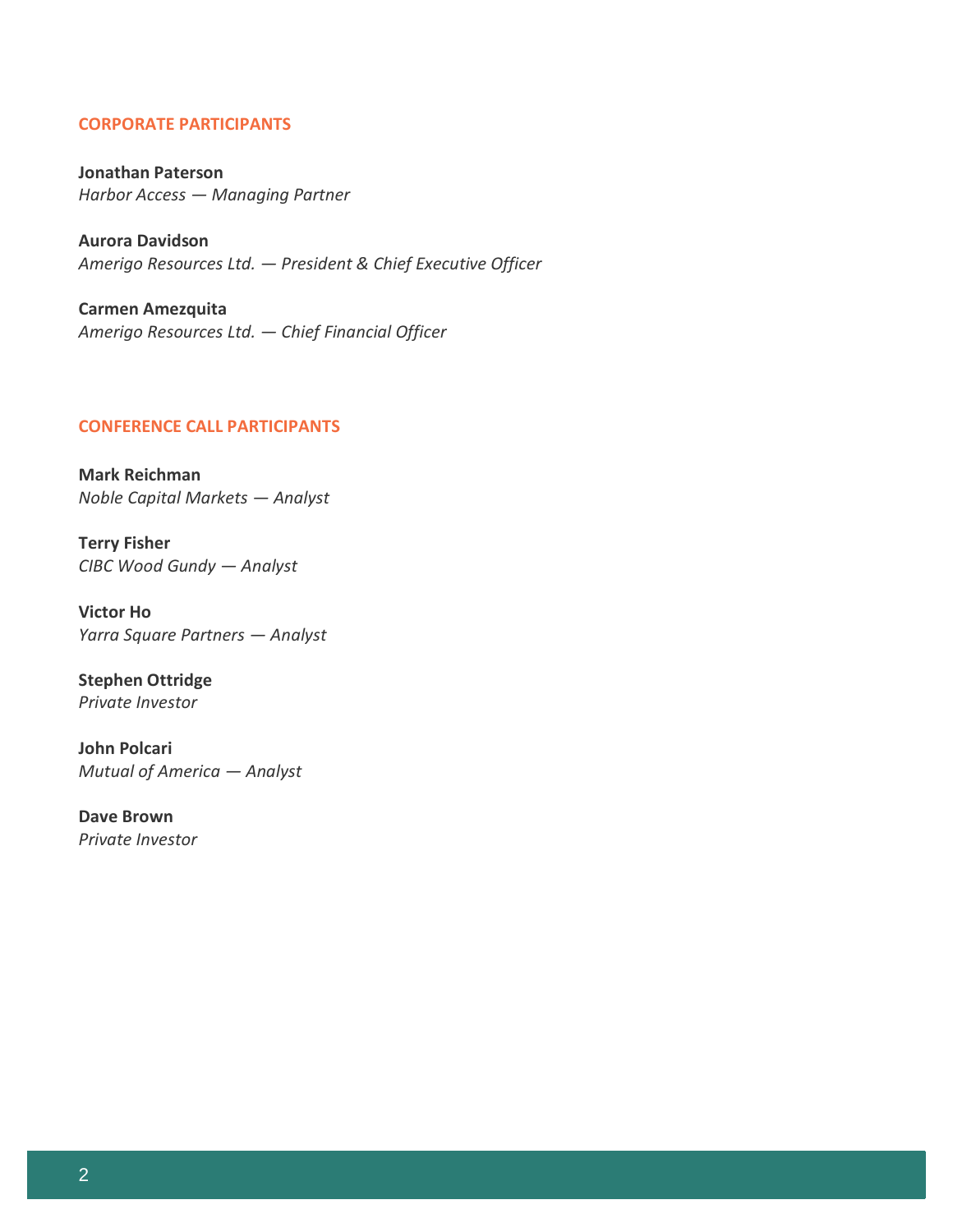#### **PRESENTATION**

### **Operator**

Good afternoon. My name is Kelsey and I will be your conference operator for today. At this time, I would like to welcome everybody to the Amerigo Resources Q3 2021 Financials Conference Call. All lines have been placed on mute to prevent any background noise. After the formal remarks, there'll be a question-and-answer session. If you would like to ask a question during this time, simply press star then the number one on your telephone keypad. If you would like to withdraw your question, please press star then the number two. Thank you.

Mr. Jonathan Paterson, you may begin your conference.

**Jonathan Paterson** — Managing Partner, Harbor Access

Thank you, operator. Good afternoon and welcome, everyone, to Amerigo Resources quarterly conference call to discuss the Company's operating and financial results for the third quarter of 2021. We're delighted to have you join us today. Please note that all dollar figures quoted in this call are US dollars, except where otherwise indicated.

Our call today will be led by Amerigo's Chief Executive Officer, Aurora Davidson, along with the Company's Chief Financial Officer, Carmen Amezquita. Following our prepared remarks, we will open the conference call to a question-and-answer session.

Please note that comments made on this conference call may contain forward-looking statements. This information, by its nature, is subject to risks and uncertainties that may cause the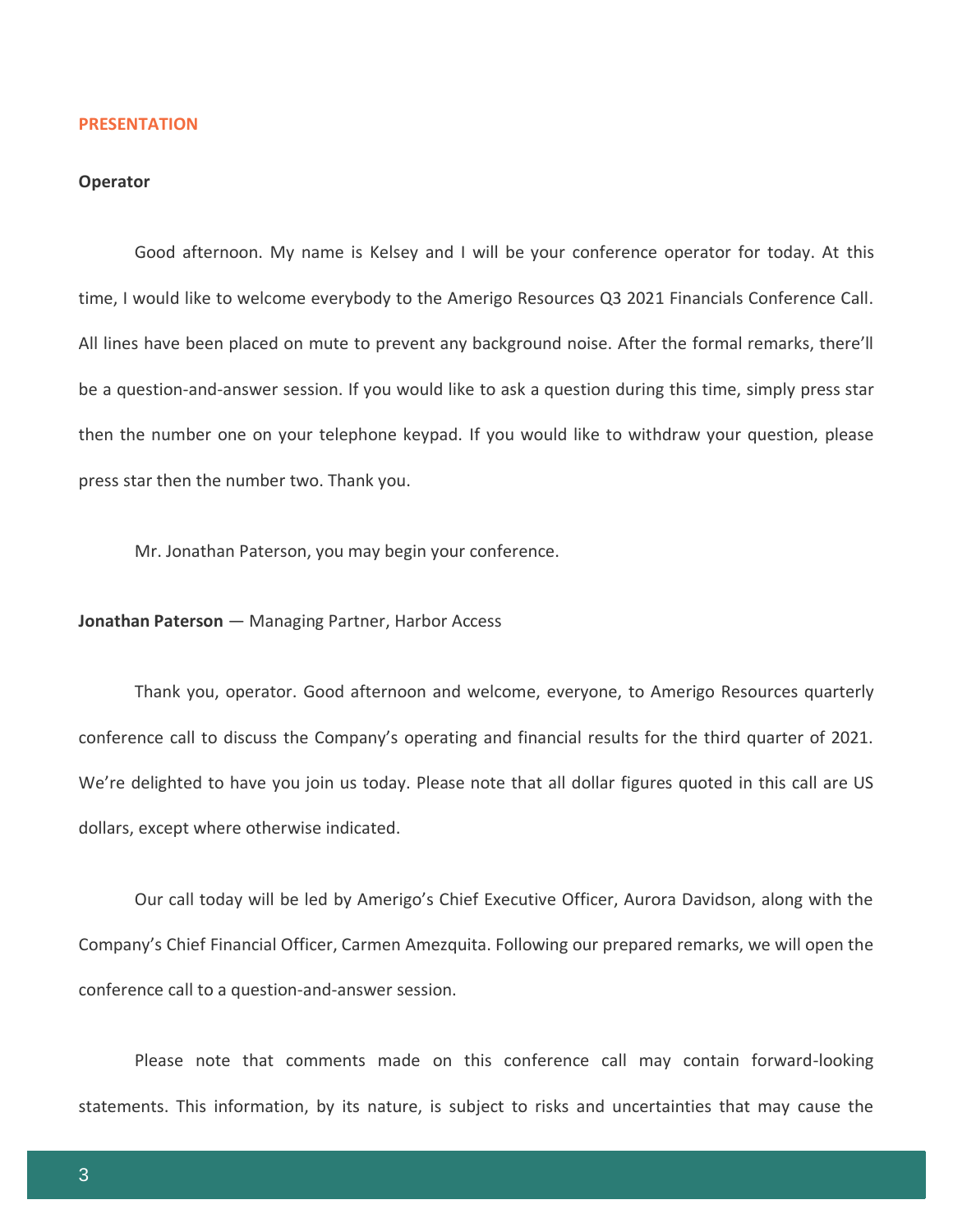stated outcome to differ materially from actual outcomes. Please refer to page 21 of Amerigo's third quarter 2021 management discussion and analysis for the Company's cautionary statement on forwardlooking information.

I will now hand a call over to Aurora Davidson. Please go ahead, Aurora.

**Aurora Davidson** — President & Chief Executive Officer, Amerigo Resources Ltd.

Thank you, Jonathan. Welcome, everyone, to the earnings call to discuss Amerigo's third quarter 2021 financial results.

Let me take a few moments to share some sad news that Amerigo's Director, Dave Thomas, passed away suddenly and unexpectedly this week. Dave joined the board earlier this year and he had a wealth of technical experience to share with us. He will be greatly, greatly missed.

Here is an overview of the quarter to provide context to my following remarks. We are pleased to report a strong operational and financial quarter. Our operation in Chile, MVC, produced 16 million pounds of copper and 343,000 pounds of moly at a cash cost of \$1.62 per pound. We reported Q3 net income of \$8.4 million, EBITDA of \$18.5 million, and earnings per share of US\$0.05, C\$0.06. We expect to beat our 2021 annual production guidance of 61 million pounds of copper.

Amerigo will be ending the year with a strong balance sheet, a refinanced and manageable bank debt of \$31.5 million, and a \$15 million line of credit to buffer market cyclicality should this arise. We will also have fully repaid the loan to El Teniente taken last year to pay for settlement adjustments and, quite significantly, Amerigo now has once again a return of capital policy in place.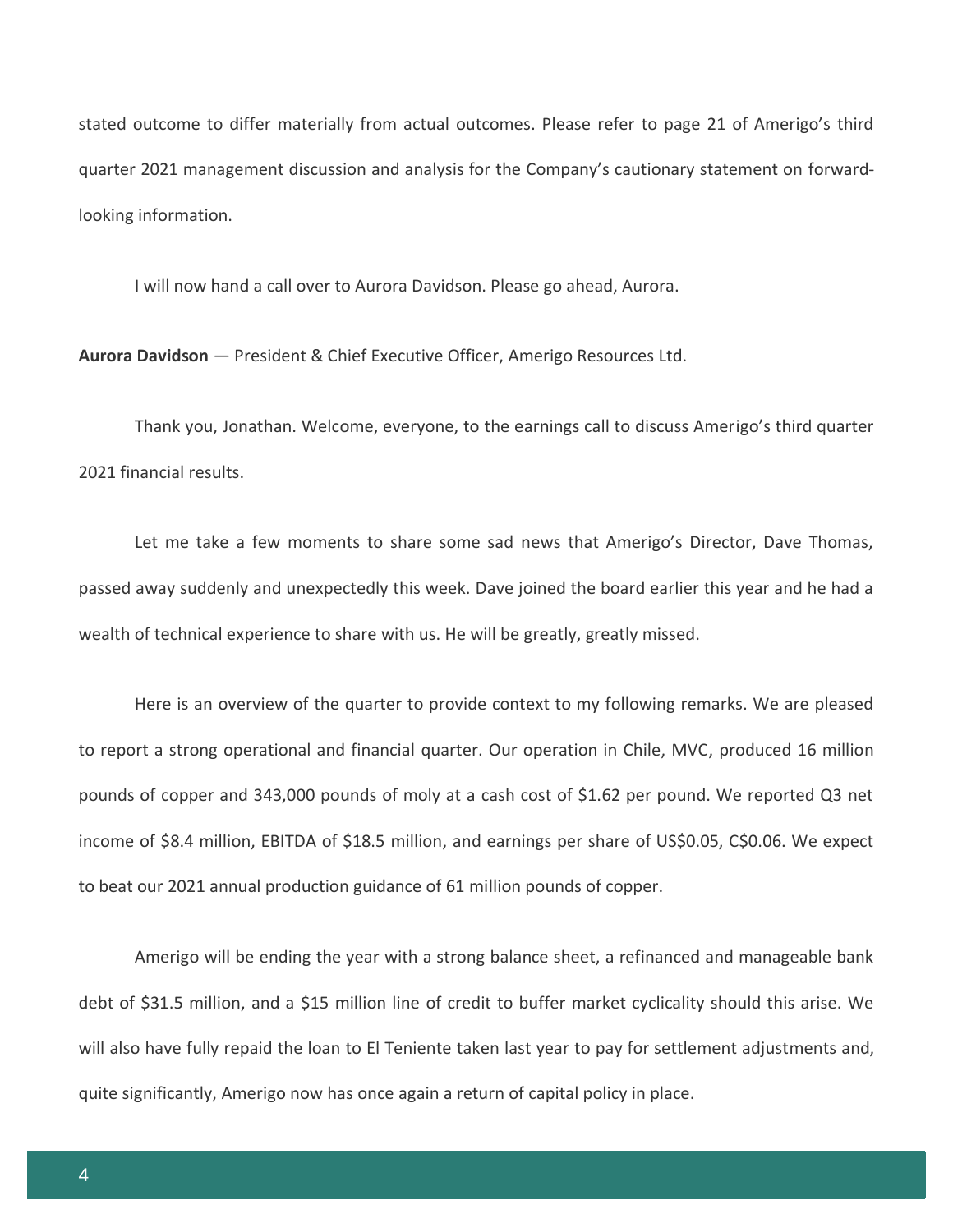Because the topic of capital repatriation has been so important to the Amerigo story, let me start my remarks with a discussion of our recent actions. On September 28<sup>th</sup> we announced a payout policy to start returning capital to shareholders. The payout policy comprised the reinstatement of dividends and an initial share purchase under a substantial issuer bid. On November 1<sup>st</sup>, the Board of Directors of Amerigo declared a quarterly dividend of C\$0.02 per share payable on December 20<sup>th</sup> to shareholders of record as of November 30<sup>th</sup>. Based on the September 30<sup>th</sup> share closing price of C\$1.26, this represents an annual dividend yield of 6.35%.

The objective of the dividend policy is to have steady, safe, quarterly dividends that can gradually grow over time. The dividends will be declared at the discretion of the board on a quarterly basis, depending on the Company's quarterly financial results and other factors of relevance determined by the board, which could include the copper market outlook and the maintenance of appropriate levels of working capital. With a stable quarterly dividend now in place, we are also starting to look at alternative methods, and their costs, of putting in place downside copper price protection.

During the quarter we also announced a substantial issuer bid. The bid expires on November 12<sup>th</sup> and we will announce the bid results shortly after the expiry date through a press release. I can provide a little colour for you in that we know that in this type of bids shareholders commonly tendered their shares during the last days of the bid and that is what we think is happening here. However, from my perspective, whatever occurs with the bid will be a win for Amerigo. We knew going in that certain longterm shareholders wanted to reallocate their portfolios, so Amerigo essentially facilitated a block trade with Amerigo as a counterparty, minimizing market disruption.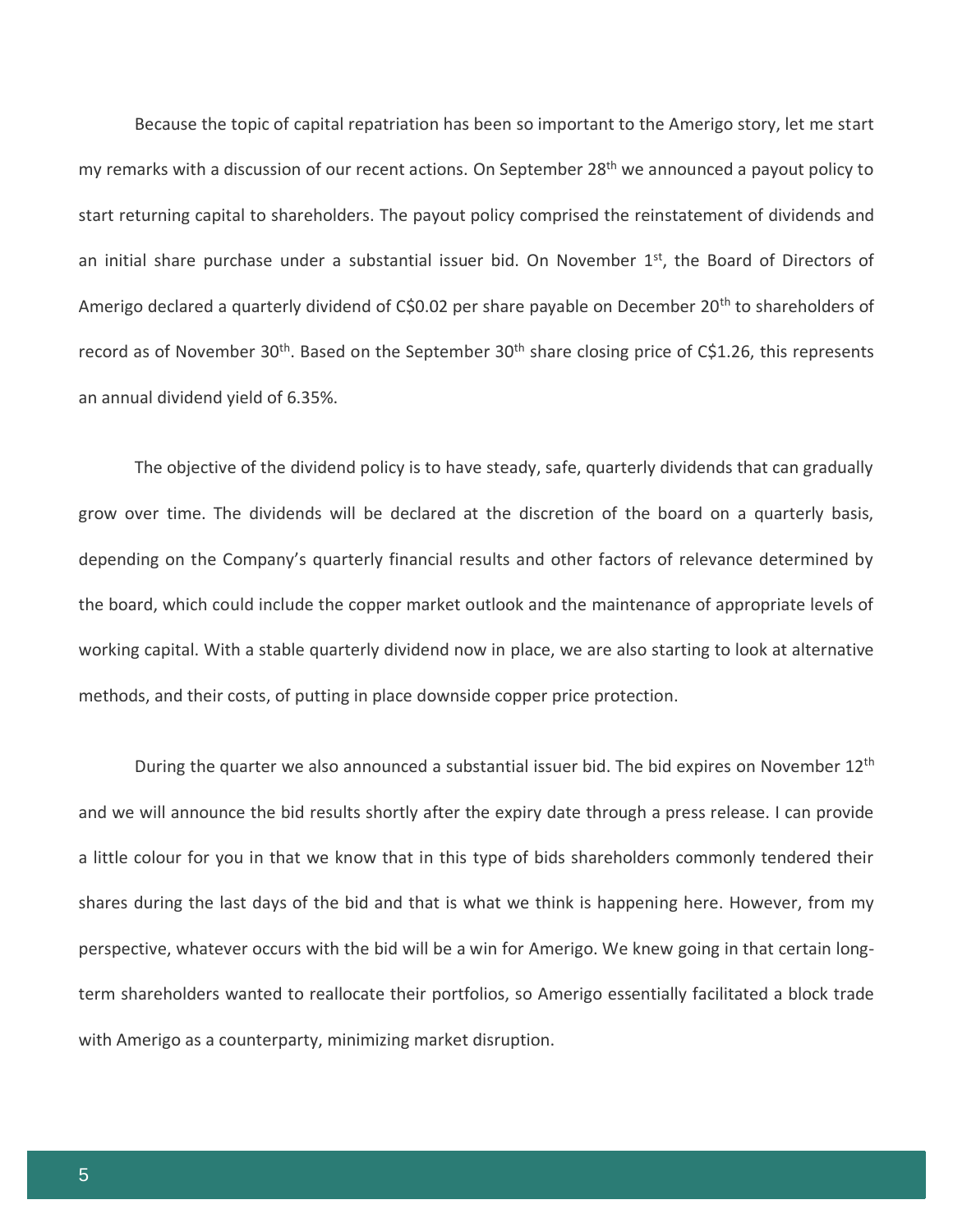Now if a high number of shares are tendered for repurchase under the issuer bid, we will consider this a successful exercise that accomplished the intended goal; however, if a low number of shares are tendered, this will clearly indicate that these investors have changed their view of the relative value of Amerigo in their portfolios and we also think that would be a great outcome. In this scenario we would also have additional capital for a normal course issuer bid in the near future should the board desire to initiate one.

Now let me move on to the operational details of the quarter. As I mentioned before, we are pleased to report a strong production quarter with a low cash cost. Copper production was 16 million pounds of copper at a cash cost of a \$1.62 per pound. Moly production was 343,000 pounds. MVC's operations continued through the third quarter without any disruptions due to COVID-19. In terms of work safety, there were no accidents with lost time in the quarter for neither MVC workers nor subcontractors.

Q3 was a particularly important quarter as MVC undertook its annual planned maintenance shutdown, completely halting production for eight days during September and one day during October. It was an extensive and challenging program with more than 1,390 maintenance tasks and projects completed. Excluding the annual shutdown, MVC's average plant availability during Q3 was 97.6%.

During the quarter MVC completed a series of planned plant optimizations to process a higher volume of fresh tailings without sacrificing recovery. As a result, production from fresh tailings in Q3 accounted for 54% of our production increasing to 8.6 million pounds of copper due to higher throughput and higher grade. Recovery from fresh tailings was 22.3% in Q3.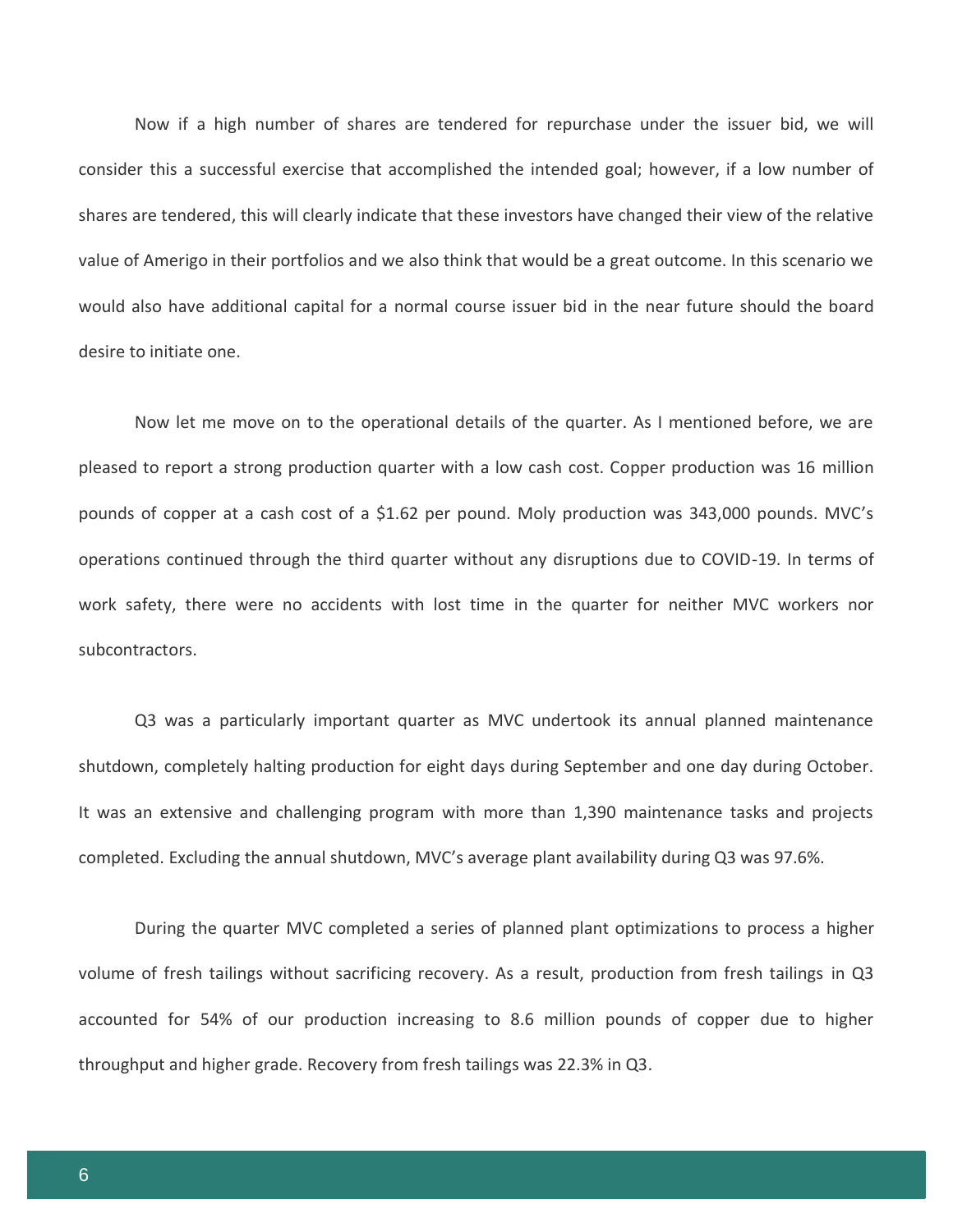Please remember that we must accommodate both the fresh tailings from El Teniente and the historical tailings from Cauquenes. Given the higher volume of fresh tailings coming to the MVC plant, processing volume from Cauquenes had to be modulated down to an average of 52,981 tonnes per day. The best way I have to summarize what we have done at the plant is to say that we are capturing as much as we can from the flow of fresh tailings and not depleting Cauquenes as quickly. We're essentially extending the life of that finite deposit while maximizing the contribution from fresh tailings.

I would like to highlight that we will incur higher than anticipated capital expenditures this year. Our normal level of annual sustaining CapEx is \$6 million. The longer period observed between maintenance shutdowns 2020 to 2021 resulted in additional necessary work having to be carried out in September and CapEx was so also affected by rising costs for spare parts, replacement components, and subcontracted labour during the shutdown. We have also added additional projects to improve equipment performance. This could bring the total annual CapEx to \$9 million. We expect lower CapEx in 2022 and are confident that the work we have done this year is important to ensure we have no production interruptions during these high copper price times.

Here is an update on our water situation. The 2021 rainfall season in Chile is now over and marked a return to drought conditions, although not as dire as in 2019, which was the worst drought in Chilean history. Notwithstanding, MVC has been able to maintain healthy level of water reserves in Colihues, which are currently 7.3 million cubic metres. This is down from a peak of 10.5 million cubic metres at the end of the 2020 rain season. Because water content in our fresh tailing stream is critical to our processing, MVC has held discussions with El Teniente concerning their own water risk assessment for 2022. Given the latest defrost water flow reports prepared by Chile's general directorate of water, El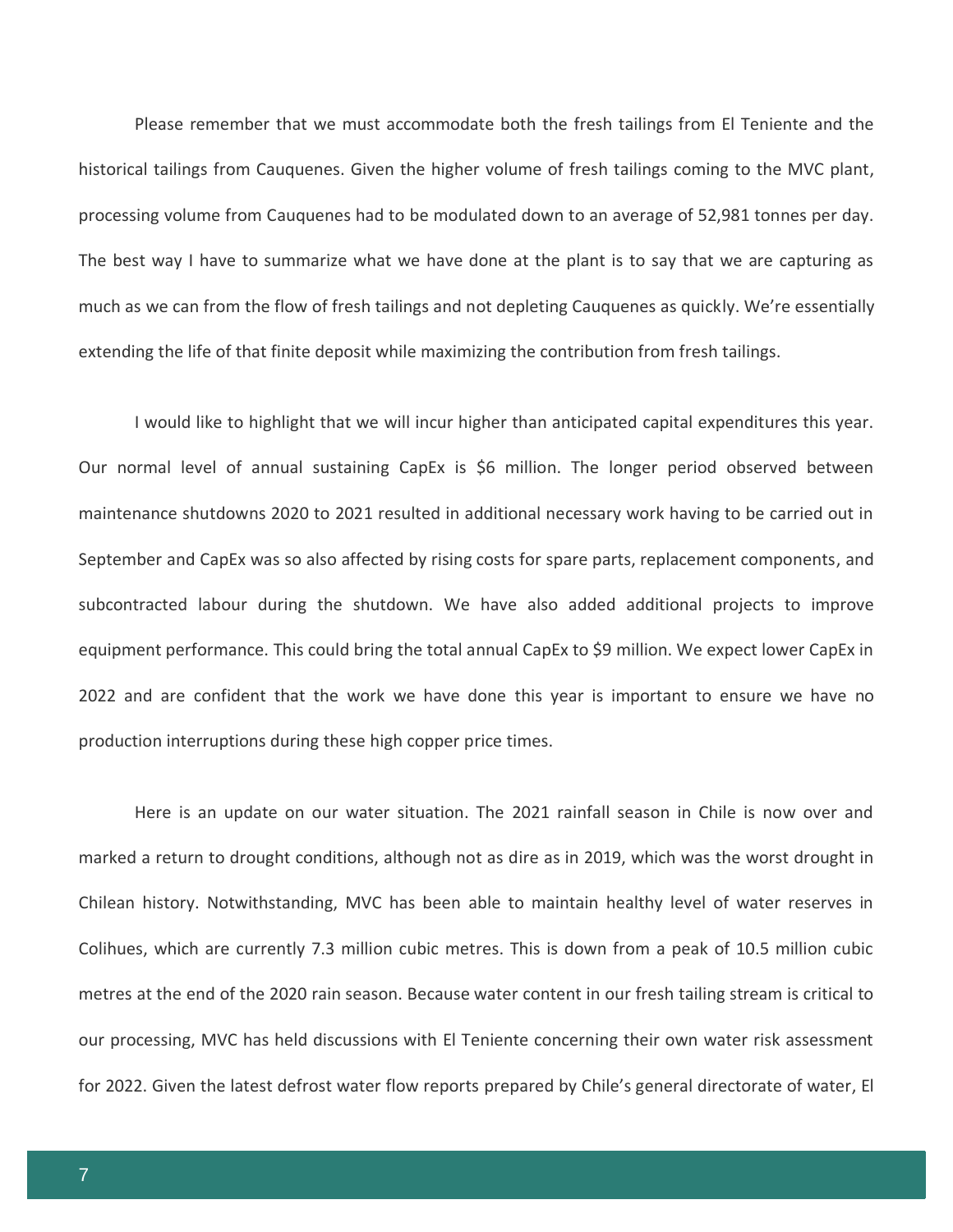Teniente does not currently expect any water supply shortages in 2022, so that is also excellent news for us. Water supply is very much on the radar of all miners in Chile. Majors such as Antofagasta and Anglo American have publicly flagged ongoing drought conditions in their areas of operation as a substantial operating risk and have adjusted their own 2021 production guidance downward.

During the plant shutdown MVC completed most of the work to optimize its three water thickeners, which are core to MVC's ability to re-circulate water in the plant. All the new electrical equipment and (inaudible) pumps for the three thickeners are now in place and one of the thickeners now has all the bells and whistles. The upgrades in thickener two will be completed during MVC's planned maintenance shutdown in Q1 2022. The third thickener will not require a prolonged plant shutdown to be completed and MVC will assess the best time to do this next year without hindering our production plan.

To sum up, while there is no immediate water supply risk identified for 2022, MVC will continue to assess its mid- and long-term water supply risk. We are constantly striving to increase our water efficiency and, as an example, our team in Chile is evaluating ways of reducing water evaporation in Colihues during the summer months. This initiative will not be the last of our efforts.

In October, MVC underwent the external audits required to obtain the ISO 50001 Energy Management Systems certification. This will validate MVC as an organization with a system in place to achieve continual improvement of energy performance, including energy efficiency, use, and consumption. MVC expects to officially receive this important certification in Q1 2022.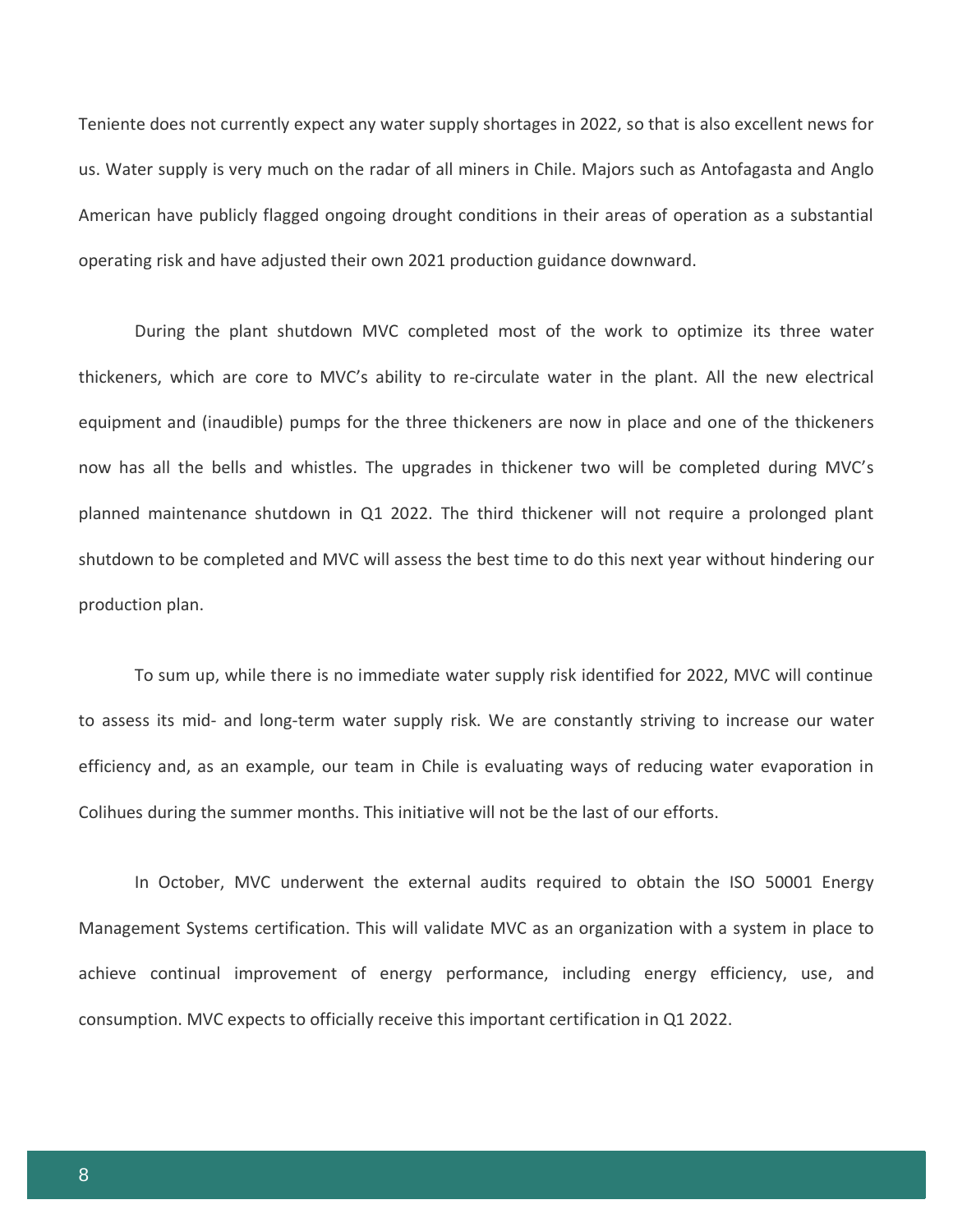I know there is always interest in Chilean politics, so I will offer the following comments. There appears to be more clarity, but also more polarization, in respect of the leading candidates on Chile's presidential election taking place later this month. In recent weeks, the conservative candidate José Antonio Kast has searched in the pulse and is currently commanding a lead with 24% support. If no candidate wins at least 50% of the vote on the November 21 election, a runoff will take place on December 19. Candidate Kast is a proponent of shrinking the role of the state and cutting taxes, including reducing Chilean corporate income tax from 27% to 17%. We will continue to monitor the situation.

And finally, a few words about the robust performance of copper prices that we have been experiencing. The average LME price from January to October was \$4.19 per pound and October's average price was \$4.43 per pound, the second highest month of the year. In our opinion, the market outlook for copper remains strong. Various shareholders have reached out enquiring what happens with the royalties to El Teniente if copper prices go over the current upward limits on our royalty agreement.

The first thing I have to say is that this is a great, quote-unquote, problem to have. Our contract with El Teniente states that if the average monthly LME copper price goes over \$4.80 per pound for fresh tailings or \$5.50 per pound for Cauquenes for two consecutive months and projections indicate the permanence of those higher prices over time, MVC and El Teniente will need to negotiate essentially the continuation of the royalty scale to maintain the same balance of the business split between MVC and El Teniente as that which we currently have within the established price band. The contract also specifically mentions that maintaining the equilibrium between the parties is a condition that must be met. In other words, we would not be facing a clean slate negotiation.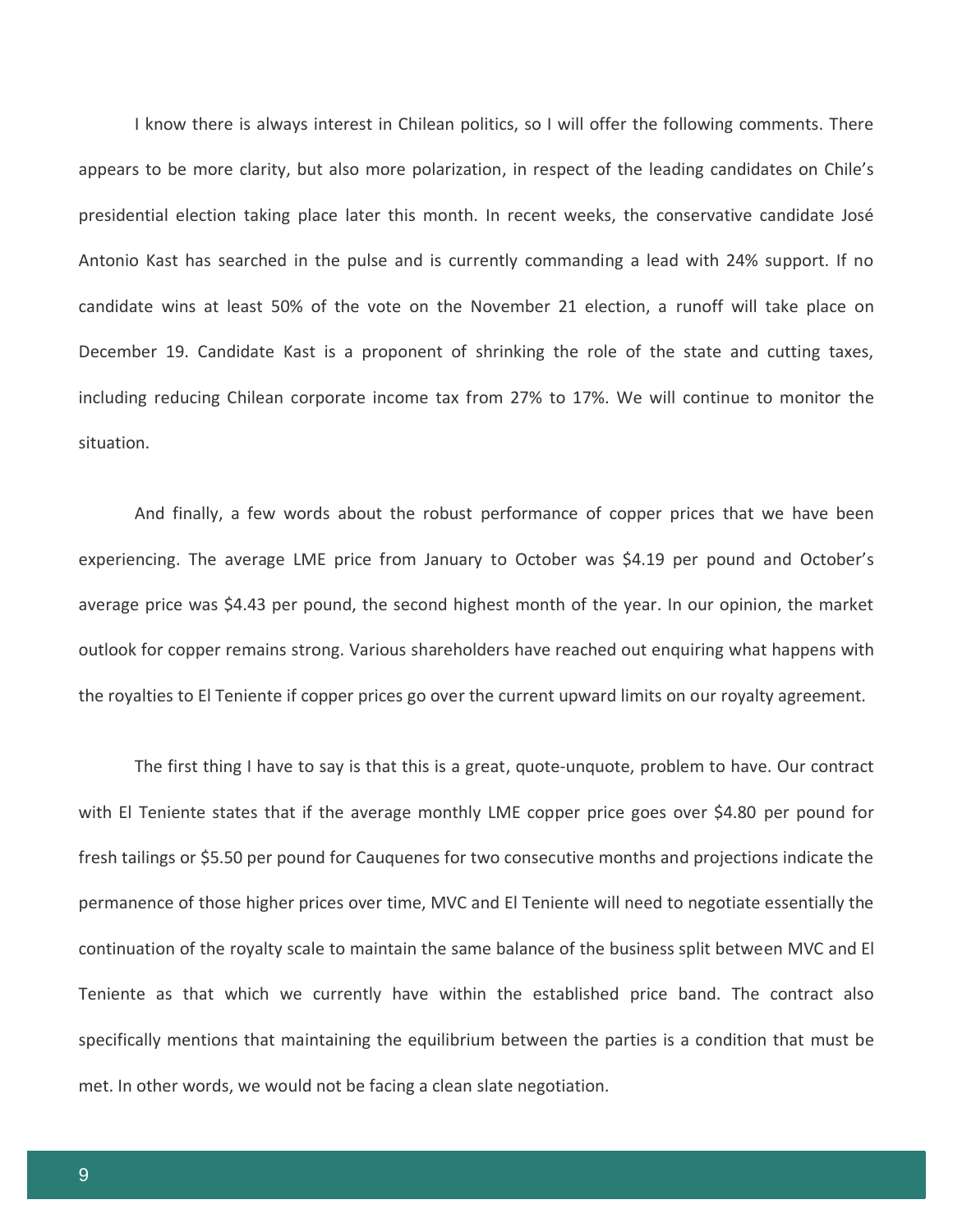To provide some more context, the only time when we have been out of price range was when moly prices fell below the range some years ago. In that case, the discussions with El Teniente were uneventful and the royalty was adjusted to reflect the lower price. We anticipate that potential future discussions in copper royalties outside of the price band would again be uneventful.

To wrap up my presentation, we are two months from closing a strong year at Amerigo. In 2022 we expect to continue this trend of consistency and predictability. We anticipate providing 2022 guidance in conjunction with the release of the Q4 2021 production results early in January and we will hold the next earning call towards the end of February.

Carmen Amezquita, Amerigo's Chief Financial Officer, will now report in detail the Q3 financial results.

**Carmen Amezquita** — Chief Financial Officer, Amerigo Resources Ltd.

Thank you, Aurora.

We're pleased to present the Q3 2021 financial report from Amerigo Resources and its MVC operation in Chile. In Q3, the Company continued its strong performance of 2021. Amerigo posted net income of \$8.4 million, earnings per share of US\$0.05 or C\$0.06 Canadian per share, EBITDA of \$18.5 million, and quarterly operating cash flow before changes in working capital of \$14.1 million.

At September 30<sup>th</sup> the Company's cash and restricted cash balance was \$71.4 million. Ending cash at quarter end was \$64.9 million, an increase of \$17.2 million during the third quarter and an increase of \$52.2 million during the first nine months of the year. Total borrowings decreased from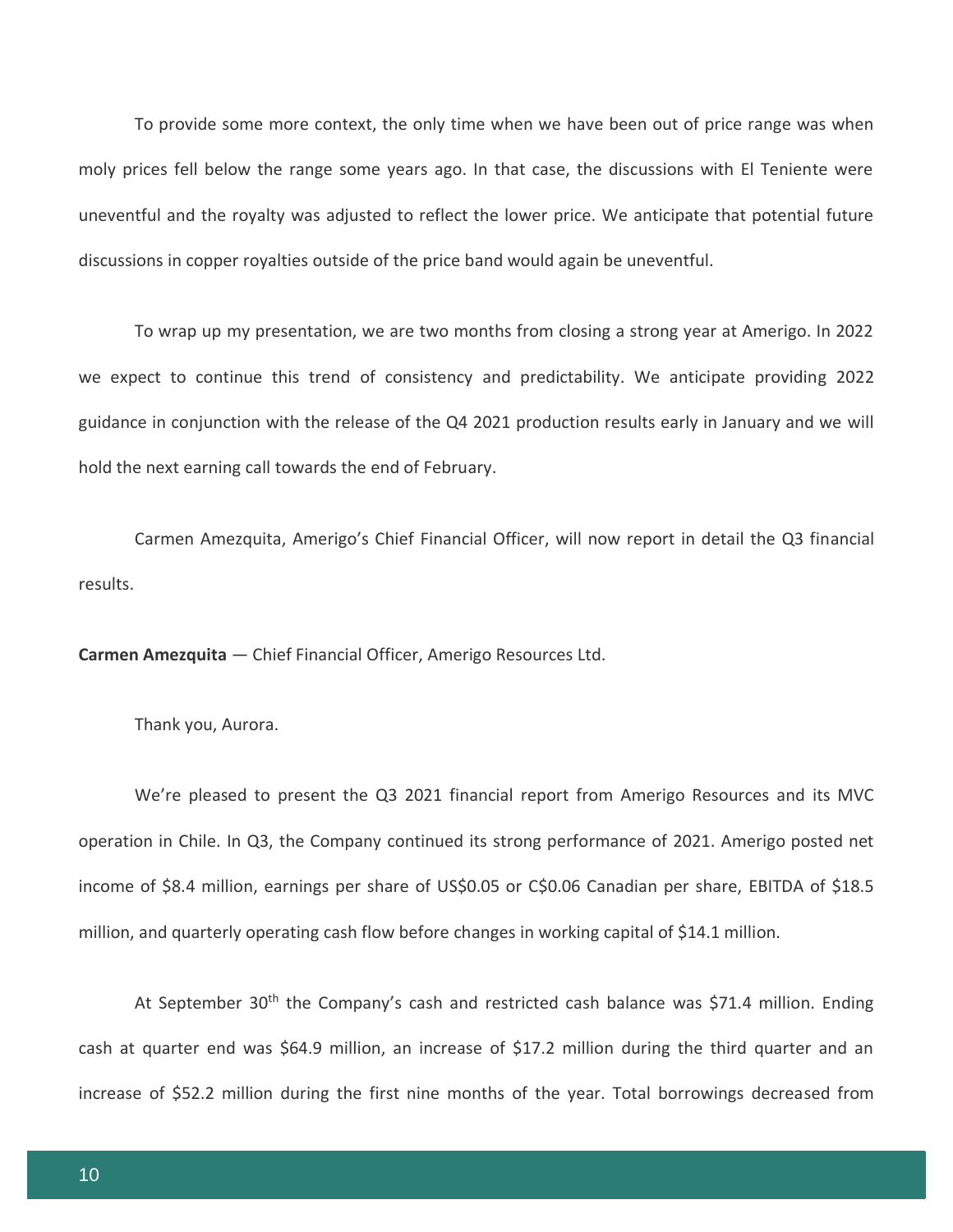\$53.8 million to \$36.1 million. This change is the result of the repayment of debt and debt refinancing completed during Q2. Amerigo's financial performance is highly sensitive to copper prices. Amerigo's average copper price for Q3 2021 was \$4.23 per pound, 39% higher than Q3 2020's average quarterly copper price of \$3.04 per pound.

Another factor affecting earnings are the changes in copper price from one quarter to the next. This is so because of our M+3 price convention for copper sales, where the final settlement price is the average LME price for the third month following production of copper concentrates. At September 30, 2021, MVC's provisional copper price was \$4.23 per pound and final prices for July, August, and September sales will be the average London Metal Exchange prices for October, November, and December, respectively. A 10% increase or decrease from the \$4.23 per pound provisional price used on September 30, 2021 would result in a \$7.2 million change in revenue in Q4 in respect of Q3 production. Today's copper price is \$4.43 per pound.

Revenue during Q3 was \$48.1 million compared to \$37.6 million in Q3 2020. This included copper tolling revenue of \$42.5 million and molybdenum revenue of \$5.6 million. Revenue is made up of net copper revenue of \$42.5 million and molybdenum revenue of \$5.6 million. Within the copper revenue of \$42.5 million, the gross copper sales were \$72 million and there were negative settlement adjustments of \$2.9 million. And then, deducted from revenue, we had \$20.6 million in royalties to DET, smelting and refinery costs of \$5.5 million, and transportation costs of \$520,000.

Total tolling and production costs, including depreciation, were \$33.9 million. This compares to tolling and production costs of \$28.6 million from the comparative Q3 2020 period. Cash cost per pound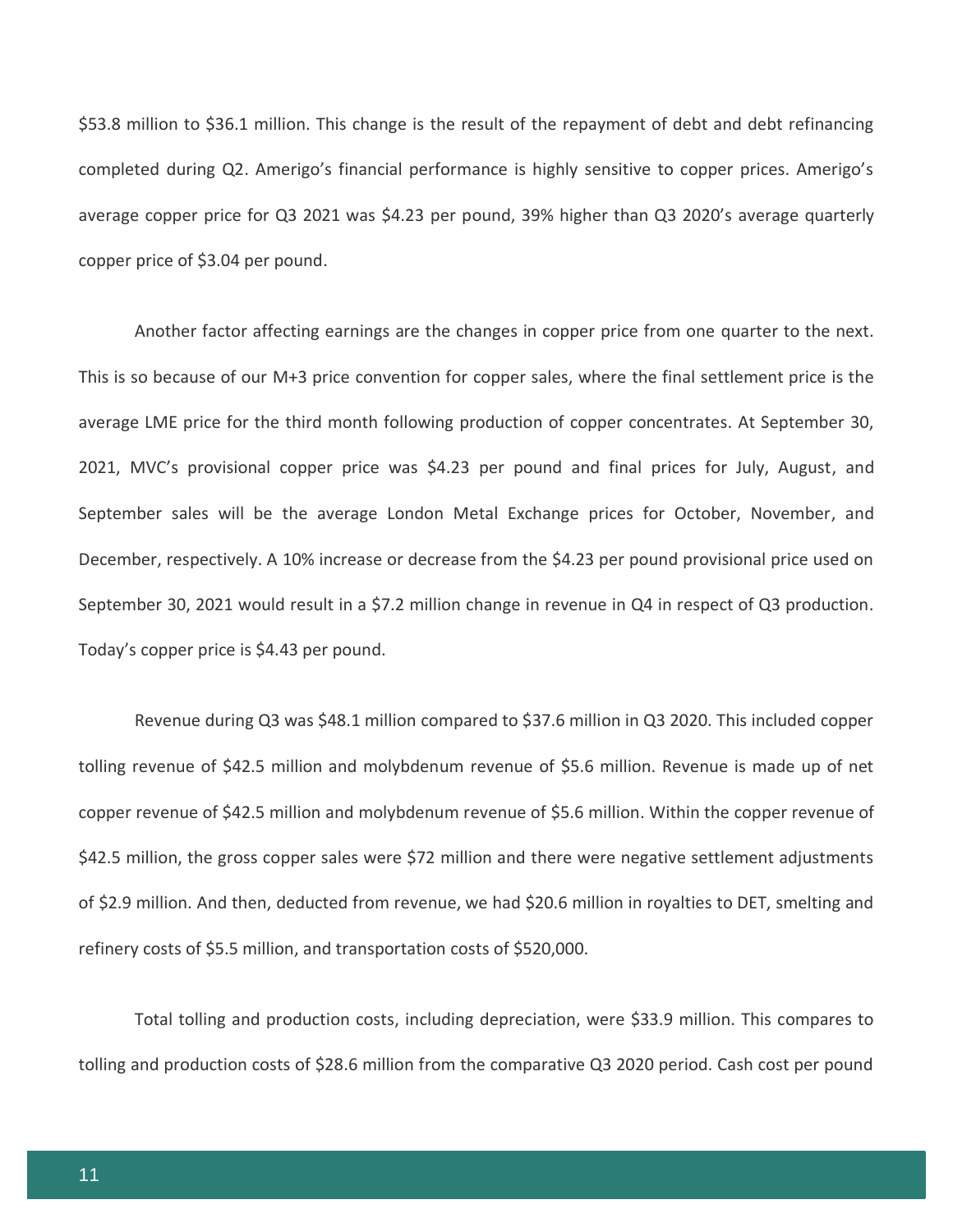decreased 10% to \$1.62 per pound from \$1.80 per pound in Q3 2020. In Q3 2021 there were general and administrative costs of \$1 million compared to \$604,000 in Q3 2020. The \$403,000 increase in general and administrative expenses relates mostly to \$157,000 increase in salaries, management, and professional fees in connection with legal fees and tax advisory costs associated with the issuer bid and repatriation of cash from Chile to Canada, a \$156,000 increase in share based compensation, and \$90,000 increase in office and general expenses mostly due to higher shareholder communication and investor relation costs.

The derivative to related parties during the quarter had a loss of \$85,000 compared to a loss of \$303,000 in Q3 2020. This difference is related to the fair value adjustment recovery during the quarter from the fluctuation of metal prices and discount rates. Other losses were \$454,000 compared to \$15,000 in the prior year period. The increase relates mostly to the increase in foreign exchange loss of \$374,000.

Finance expenses were \$1.1 million this quarter compared to \$784,000 in Q3 2020. This difference is mostly the result of \$614,000 from the fair value adjustment loss on interest rate swaps that were recorded in the period compared to the prior period's \$392,000 fair value adjustment recovery.

In Q3 2021 the Company recognized an income tax expense of \$3.1 million and a year-to-date tax expense of \$11.7 million. Tax expense includes both current tax, that is the actual taxes paid by the Company, and deferred tax, which is a non-cash figure to reconcile timing differences between financial depreciation and tax depreciation. The Company's current tax liabilities are shown on the balance sheet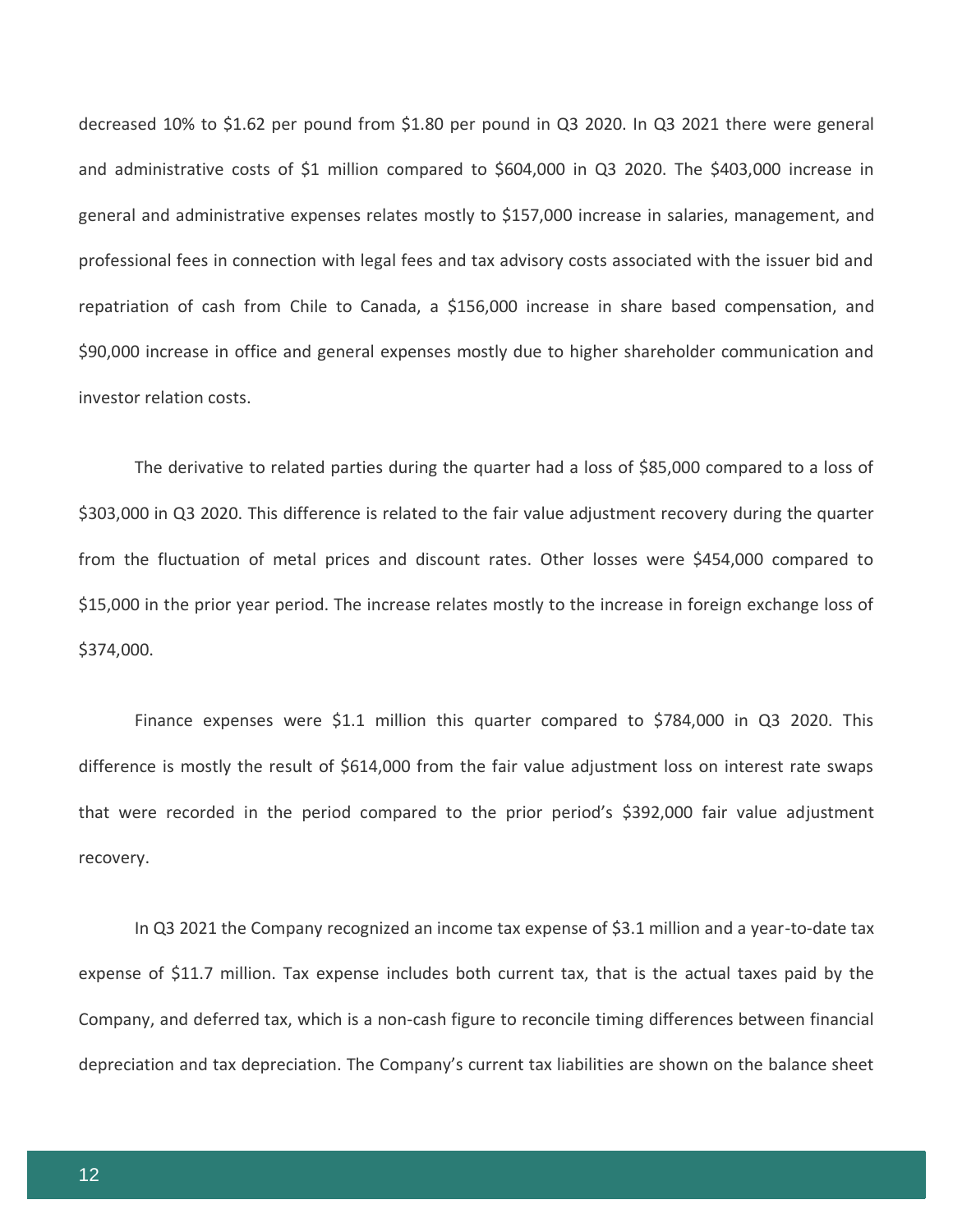and on September 30<sup>th</sup> were \$6.5 million. Current taxes for 2021 will be paid in April 2022 by MVC. The balance sheet also shows a deferred income tax liability of \$30.8 million, which is the balance that tracks the timing differences and does not represent taxes outstanding or due by the Company.

In Q3 2021 the Company posted a net income of \$8.4 million and in year-to-date net income of \$30.9 million.

In respect of cash flow in the quarter, cash flow from operating activities before working capital changes during Q3 was \$14.1 million or \$25.4 million after working capital changes. Year to date, the cash flow had \$50.7 million from operating activities before working capital changes and \$75.4 million after. Cash flow from investing activities was \$6 million from the purchase of plant and equipment, as well as capitalized maintenance costs. Cash used in financing activities was \$2.2 million. This is mostly made up of the repayment of borrowings of \$1.9 million as well as lease repayments of \$252,000.

Overall, there was a net increase in cash and cash equivalents of \$17.2 million in Q3 and an ending cash balance of \$64.9 million. Additionally, the Company held \$6.4 million in restricted cash.

Production results in the third quarter of 2021 were strong with copper production 109% of Q3 guidance and 101% of guidance year to date.

We will report the annual 2021 financial results in February 2022 and want to thank you for your continued interest in the Company during this year.

We will now take questions from call participants.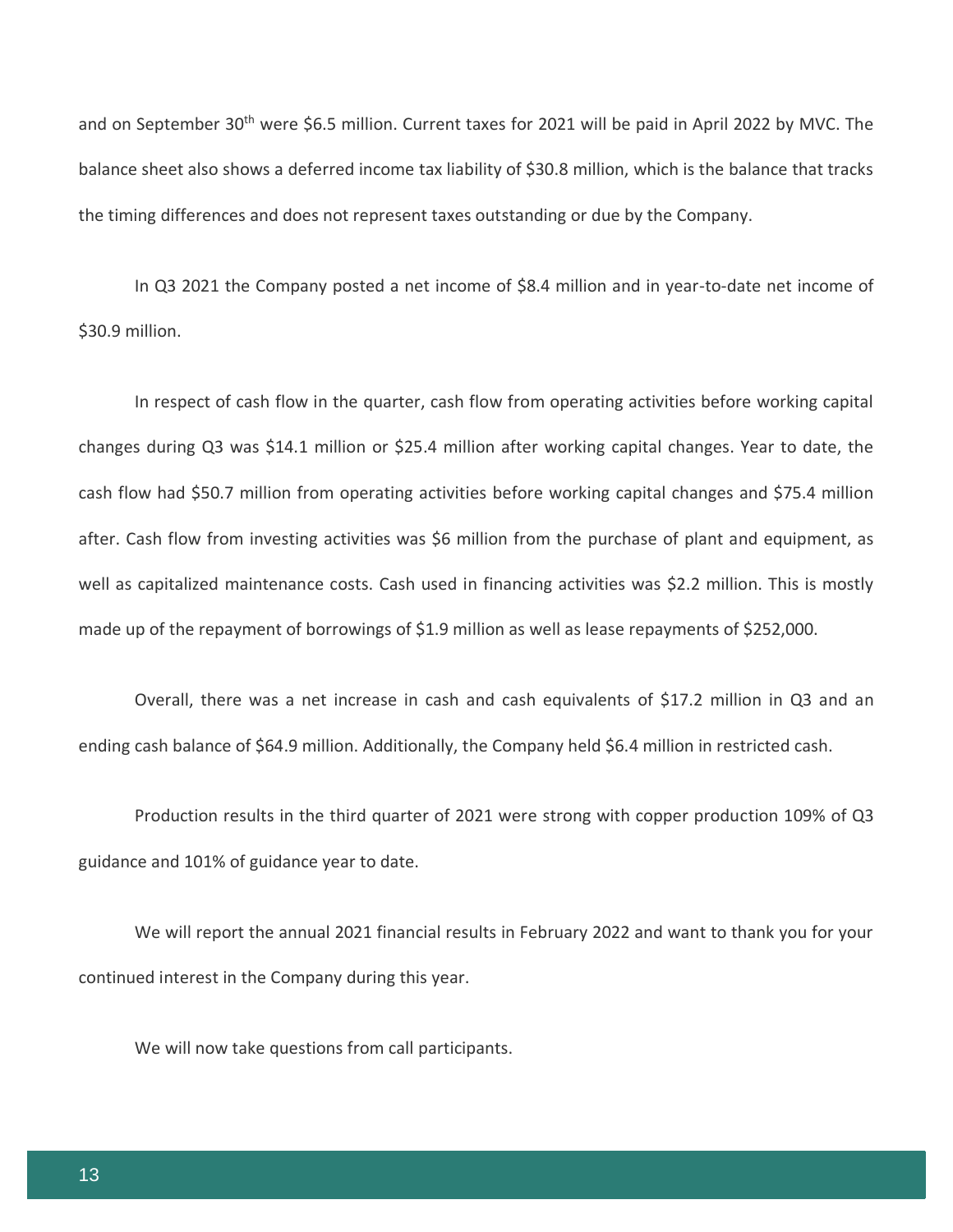#### **Q & A**

#### **Operator**

Thank you. Ladies and gentlemen, we will now begin the question-and-answer session. Should you have a question, please press the star followed by the one on your touchtone phone. You will then hear a three-tone prompt acknowledging your request and your questions will be polled in the order they are received. Should you wish to decline from the polling process, please press the star followed by the two. If you are using a speakerphone, please lift the handset before pressing any keys. One moment please for your first question.

Your first question comes from Mark Reichman from Noble Capital. Please go ahead.

#### **Mark Reichman** — Analyst, Noble Capital Markets

Thank you for taking my questions and it certainly was a strong quarter. So the first question is, as you had mentioned at the outset that investors had inquired about downside protection to copper prices, and I just wanted to get your thoughts on around hedging, because I know in the past the Company had engaged in some short-term hedging programs. Or do you feel like the outlook is strong enough for copper that you just want to be fully exposed to the price environment?

**Aurora Davidson** — President & Chief Executive Officer, Amerigo Resources Ltd.

Thank you, Mark, for the question. That's a good question. We want to have the full upside exposure on copper prices. I think that's a critical aspect of the Amerigo story. But we have a dividend policy in place, we want to protect the dividend, and we're looking at alternatives and associated costs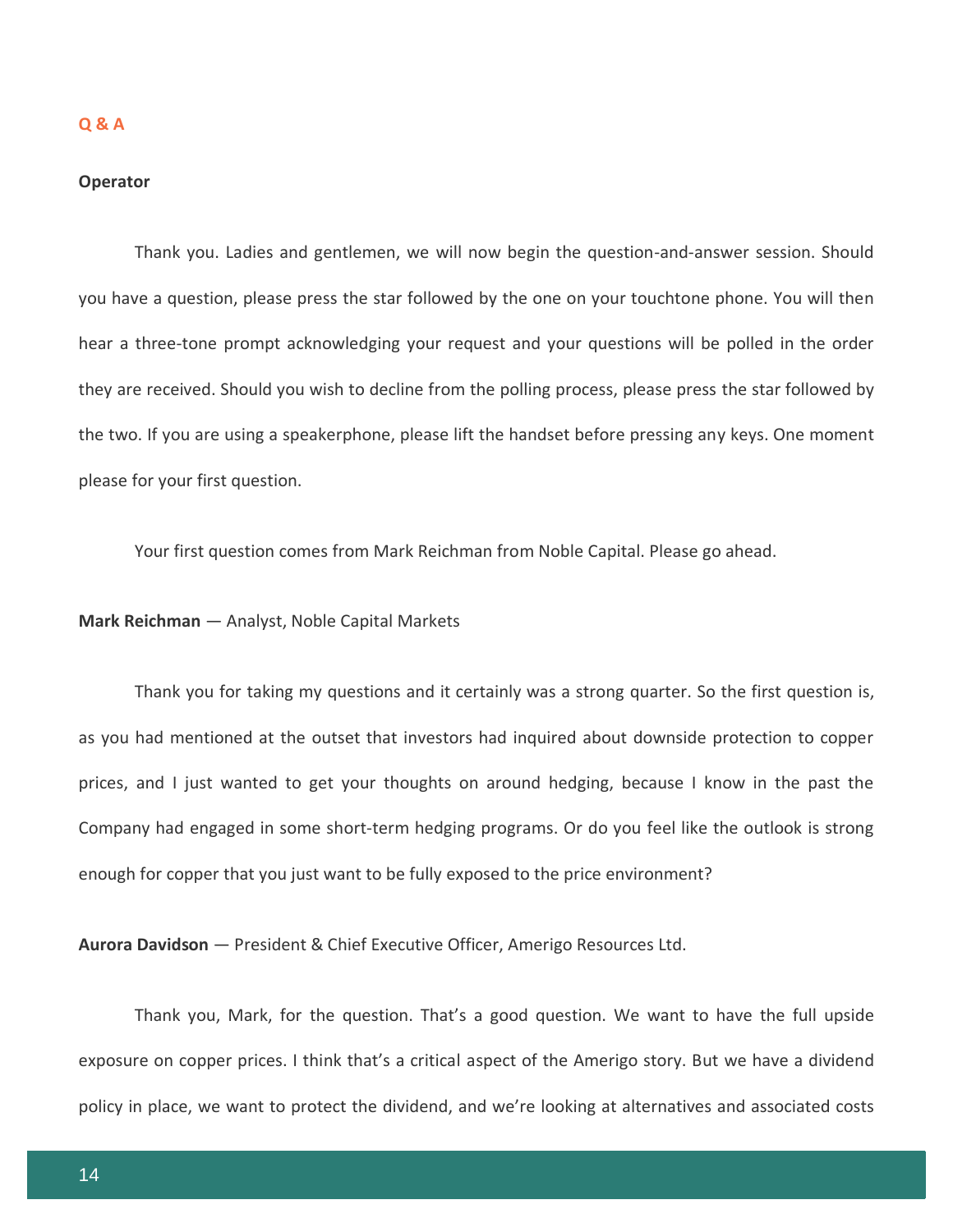of having some downside protection. Whether we proceed with it or not remains to be seen, but we're doing our homework in that respect.

#### **Mark Reichman** — Analyst, Noble Capital Markets

And then the follow-up question is the cash costs were \$1.88 a pound in the first quarter, declining to \$1.81 in the second quarter and then \$1.62 in the third quarter, and I believe the guidance is still at \$1.79 for the full year and copper production is likely to remain strong. So, any commentary around what you're seeing in terms of the costs? Have you seen any inflation among some of those line items within the cash costs? Or what would your expectations be for the fourth quarter, say, relative to the first nine months?

**Aurora Davidson** — President & Chief Executive Officer, Amerigo Resources Ltd.

We have cyclicality in some of the costs that we have to incur. We have a big amount of work to do in respect of environmental work and dust suppressant that has to be done in Q4. So there is some timing issues that come into play that create a little bit of a noise into how the behaviour works one quarter to the next and that's factored into the fact that we basically have stated that we remain guiding towards the initial guidance we provided for annual cost of \$1.79 for the year.

Now, what have we seen in terms of inflationary pressures? For sure spares, replacement materials, reagents, those costs are going up. We bought or we entered into supply agreements for critical aspects of our plant such as grinding balls and lime earlier on this year that will continue for 2021 and for at least a portion of 2022. We are preparing our budget for next year right now, but there is an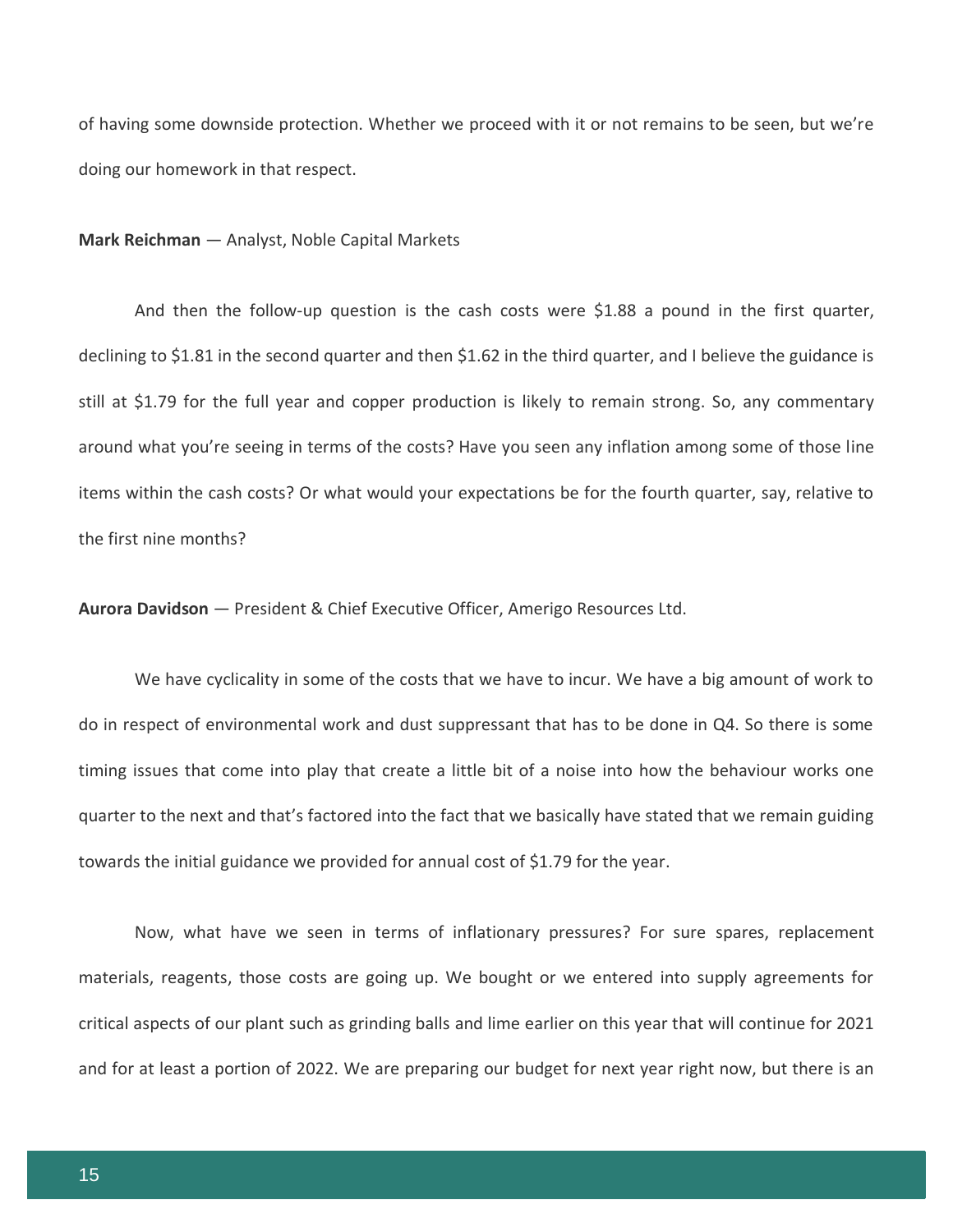inflationary trend in respect of some of the materials that are used in the plant. As I mentioned, reagents and essentially everything associated with maintenance, including replacement parts, spare parts, critical spares, et cetera.

**Mark Reichman** — Analyst, Noble Capital Markets

That's very helpful. Thank you very much

**Aurora Davidson** — President & Chief Executive Officer, Amerigo Resources Ltd.

For sure.

## **Operator**

Your next question comes from Terry Fisher from CIBC. Please go ahead.

**Terry Fisher** — Analyst, CIBC Wood Gundy

Thank you. Again, congratulations. A super quarter. This is what we've been waiting literally years to see and you're delivering now, Aurora, and it's a wonderful thing for those of us who stayed in so long. And I think there's a lot more to come.

I just have, ah, my first question was answered in the previous caller's question about hedging and, you know, you had always said that, since you've basically got an open-ended call on the price of copper because of the El Teniente royalty, it's dangerous to cap much of the upside, but there might be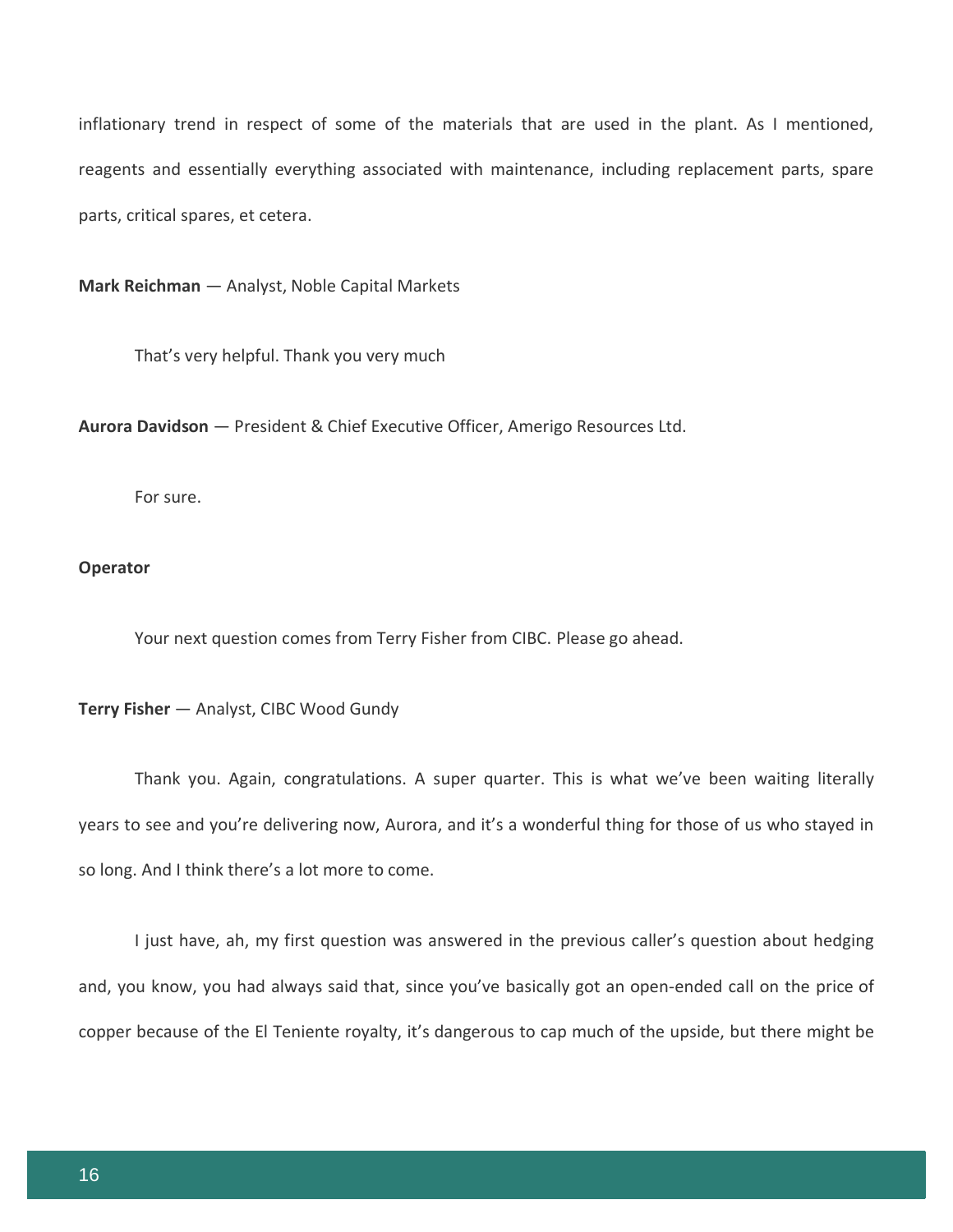a way to do it by purchasing enough puts to cover delivery of some copper to minimum price to cover the dividend, but we'll wait to hear your work on that.

My question's a very simple one. In the substantial issuer bid circular, it's indicated in there one of your major shareholders is intending to tender up to 10 million shares. I'm wondering if that an obligation, is that an obligation or is that just a statement of intent but they don't have to tender those shares. Do you have any kind of indication at this point that there will be at least some shares tendered under the offer, like those 10 million or maybe more?

**Aurora Davidson** — President & Chief Executive Officer, Amerigo Resources Ltd.

Terry, thanks for the question. It's an intention and there is no obligation on the part of any shareholder to participate either on the bid or to continue participating until we essentially make payment. You can tender your shares and you can retire your tender provided you still haven't received payment. So that can happen up to the very last minute. We have no update as to what number of shares would be intended to be submitted and that's okay.

**Terry Fisher** — Analyst, CIBC Wood Gundy

Okay. Thanks very much. That's all I had.

#### **Operator**

Your next question comes from Victor Ho from Yarra Square. Please go ahead.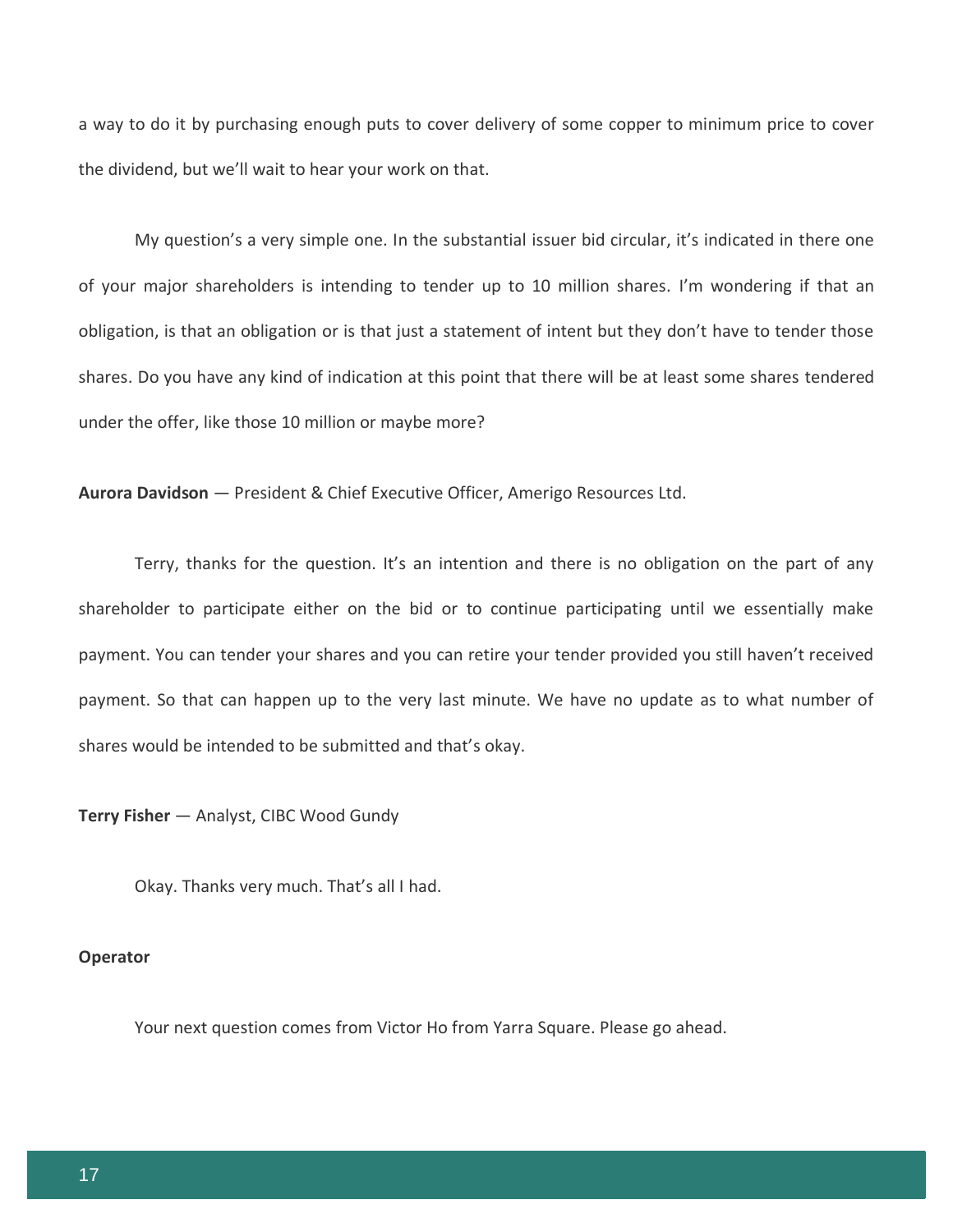Congratulations on your results and thank you for giving me some time. Three questions. Firstly, what type of minimum cash balance do you think the Company needs to have just in terms of normal course operations?

Secondly, post the results of that the issuer bid, if there's still a substantial amount of cash availability in the Company, what do you think the options are for potentially returning that that cash to shareholders above and beyond the \$0.05 dividend?

And then lastly, how should we think about sort of working capital over the balance of the year? I know it can swing around if the copper price swings around, but in an environment where the copper price is fairly steady, how should we think about working capital cash uses over the course of a calendar year? Thank you.

**Aurora Davidson** — President & Chief Executive Officer, Amerigo Resources Ltd.

Victor, thanks for the questions. The first question, I think that a cash balance in the range of \$25 million to \$30 million is good enough to guarantee operations and that potential back and forth with the copper price through the next three months, as long as we continue having M+3 pricing.

The second question was in respect of what could happen. Well, I mentioned, depending on the results of the issuer bid, I mentioned in my presentation, you know, depending on what occurs with the issuer bid, we may end up having a normal course issuer bid shortly thereafter. Or not. I think that the position in respect of dividends has been stated as being stable, secure dividends that can grow up in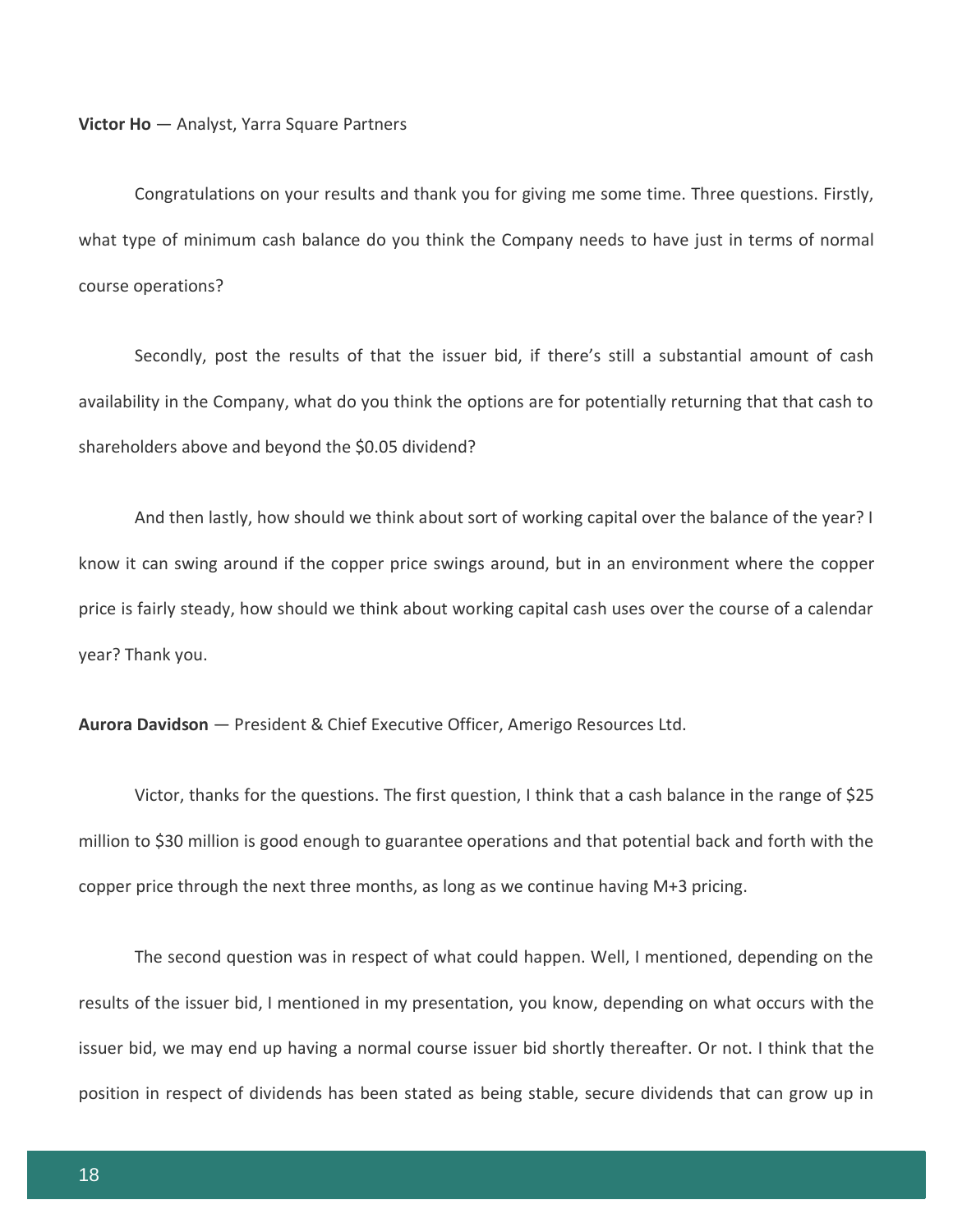time, but we don't want to go up in a situation where we have to reduce a dividend from quarter to quarter. So we obviously don't want to be keeping a huge amount of cash on the balance sheet, we've already stated that before, so I think that the board will act opportunistically depending on the circumstances and will look at a normal course issuer bid, how to grow that dividend, et cetera. I think that those are essentially the ways forward as to how that additional cash can be returned to shareholders.

In respect of working capital, if you look at our balance sheet, it's pretty simple. We have very little receivables. We have a very straight way of realizing cash from our clients. We have to consider that potential fluctuation of copper prices up or down. We don't maintain a significant amount of inventory. The rest of our obligations on a current basis are usually stable in respect of payments to suppliers. The royalties vary. They are tied up to copper prices. So, the better we do, the higher royalty balance we'll have on the balance sheet. We usually have four months of royalties per our payment scheduled with El Teniente. And, as Carmen mentioned, a component of our obligations going forward will be taxes and we're starting to see that current tax amount build up, which is conducive of the type of earnings we're generating at MVC.

In general terms, if you look at the maintenance of a cash balance of \$25 million to \$30 million, you can see that there is a trend for that policy that I mentioned before of slowly but steady growth in the quarterly dividend that the Company will have.

**Victor Ho** — Analyst, Yarra Square Partners

Thank you.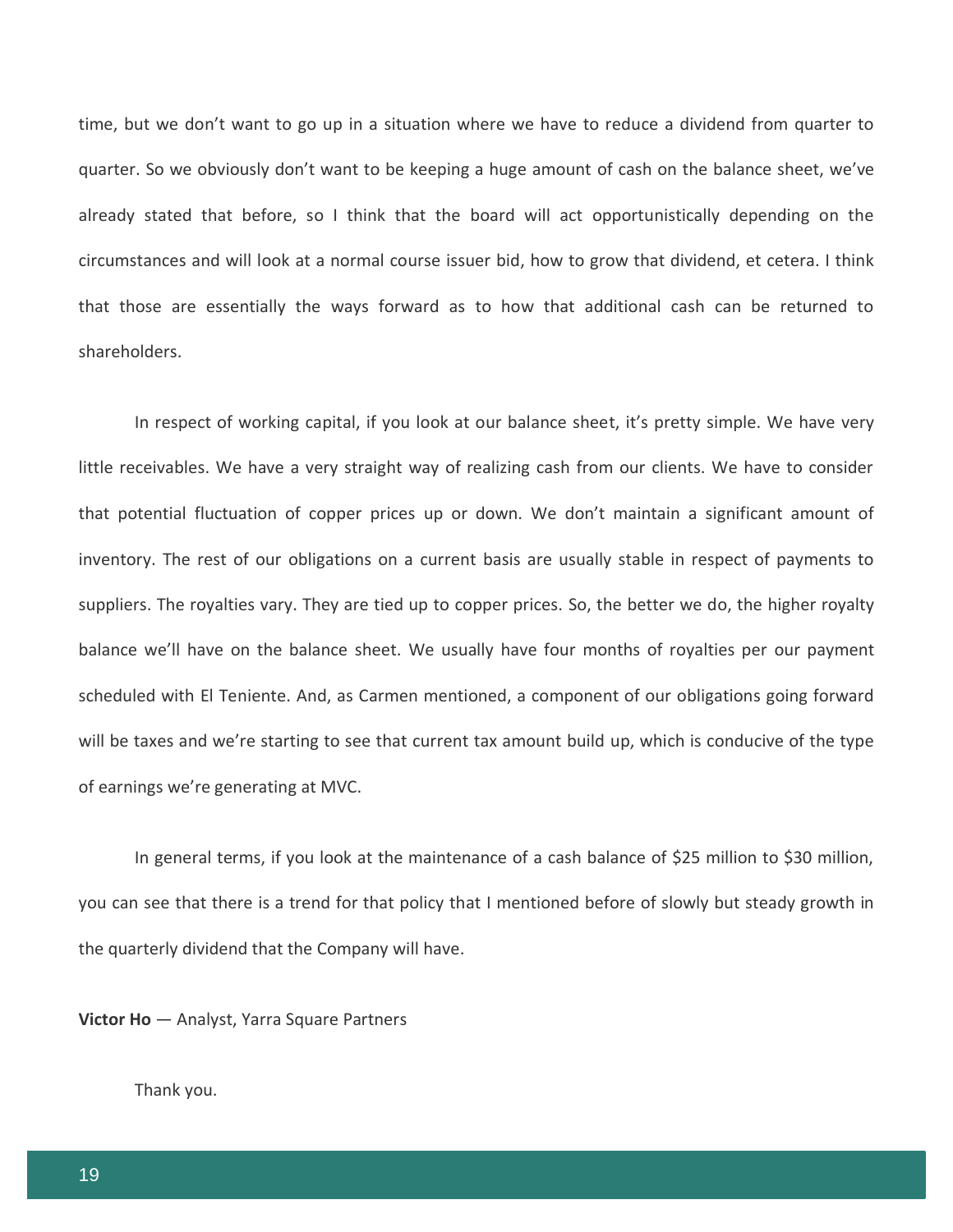#### **Operator**

Your next question comes from Stephen Ottridge. Please go ahead.

#### **Stephen Ottridge** — Private Investor

Hey, good morning, Aurora. Questions are on fresh tailings. I see 28% increase in your copper production came from fresh tailings in the quarter and I wonder what you're anticipating for fresh tailings into the future. Are they're going to stay at this increased rate with a higher grade?

**Aurora Davidson** — President & Chief Executive Officer, Amerigo Resources Ltd.

Well, that doesn't depend of us. That depends of El Teniente. We are preparing our budget for 2022 based on their mine plan and information that they will be and they have started sharing with us. So yeah, we have seen that increase in the volume and the grade of fresh tailings and we expect that trend will continue. The specifics, we will discuss those at the beginning of 2022.

But also important note here is the fact of the work that MVC has done to benefit from that condition, right? If you recall, we used to be focused on maximizing processing from Cauquenes. We realize now, with all the lab work and all the testing that has been done, that a significant roadmap to having a stable operation consists of focusing on the coarse fraction recovery of both the fresh and Cauquenes tailings. And we've done a series of plant modifications this year to ensure that we can do that. We're not only just getting more tailings and that's the end of the story. We are able to recover a substantial amount of copper from that additional volume that we're getting. We have reallocated our grinding capacity to have more grinding capacity for fresh tailings. Those tailings need more grinding.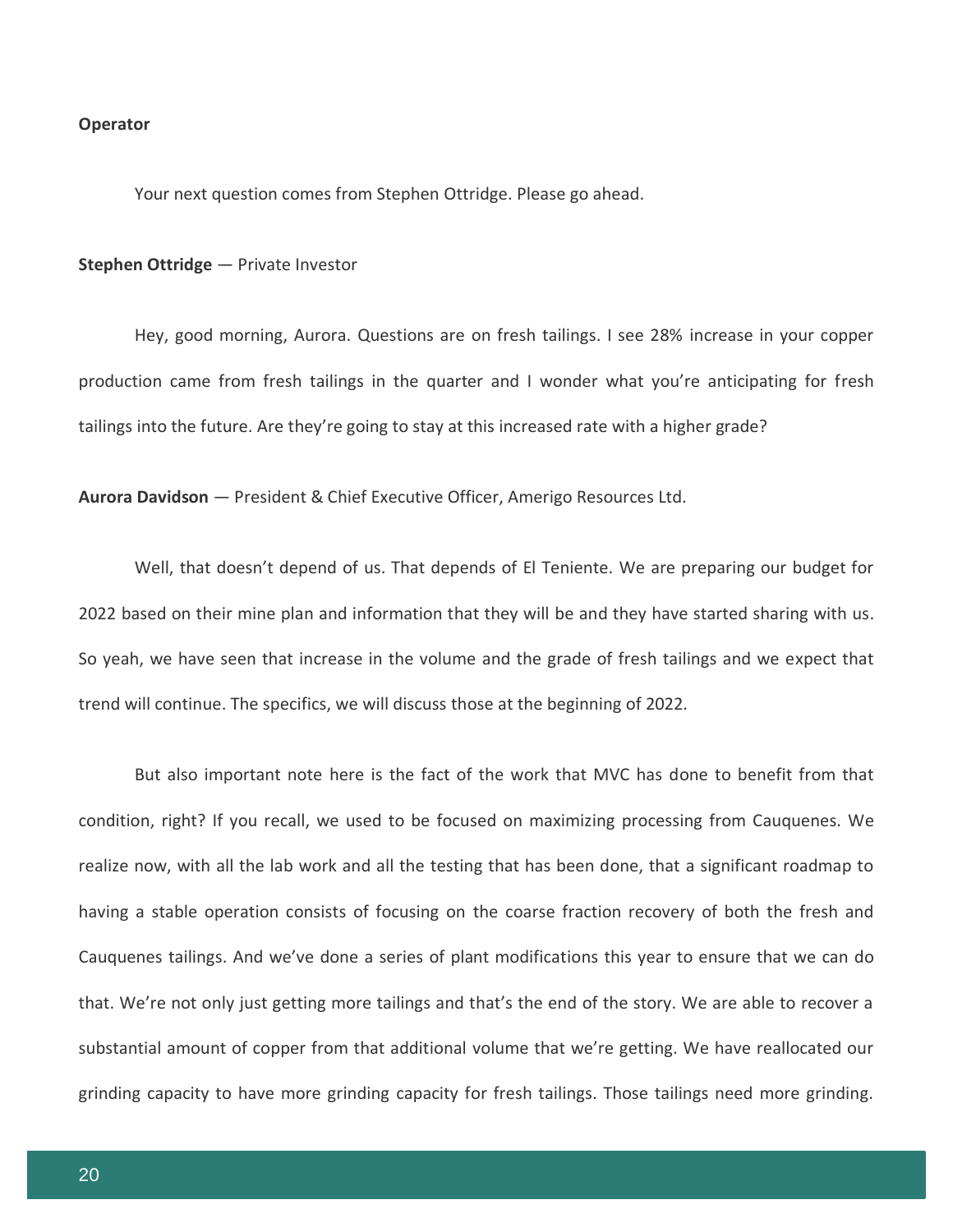Cauquenes doesn't need to grind as much. So it's a combination of what we're getting from El Teniente but also our fine tuning and optimization to make sure we can get the most out of that.

**Stephen Ottridge** — Private Investor

Okay. That's excellent. The other thing is, when the fresh tailings are coming down and you're into the maintenance mode and shut down, where did the tailings go? Do they go into Colihues?

**Aurora Davidson** — President & Chief Executive Officer, Amerigo Resources Ltd.

The maintenance shutdown happened concurrently at El Teniente and at MVC. We have to do it at the same time for exactly that aspect that you're alluding to. So, we coordinate with them and both El Teniente shut downs their concentrator as we shut down the MVC plant.

**Stephen Ottridge** — Private Investor

Oh, okay. That's the way it happens. Good. And the one other question, the cashless exercise of the options, how does that work exactly?

**Aurora Davidson** — President & Chief Executive Officer, Amerigo Resources Ltd.

The cashless exercise? Essentially what it means is that instead of, let's say, an optionee paying their strike price to the Company and getting the full number of shares that they would be entitled to and then having to sell shares in the market to cover up their cost, because, you know, not everybody can have that level of disposable cash to do that, you do a net. So essentially optionees get a reduced number of shares, but they don't have to pay the cash to the Company for doing so. So the benefit to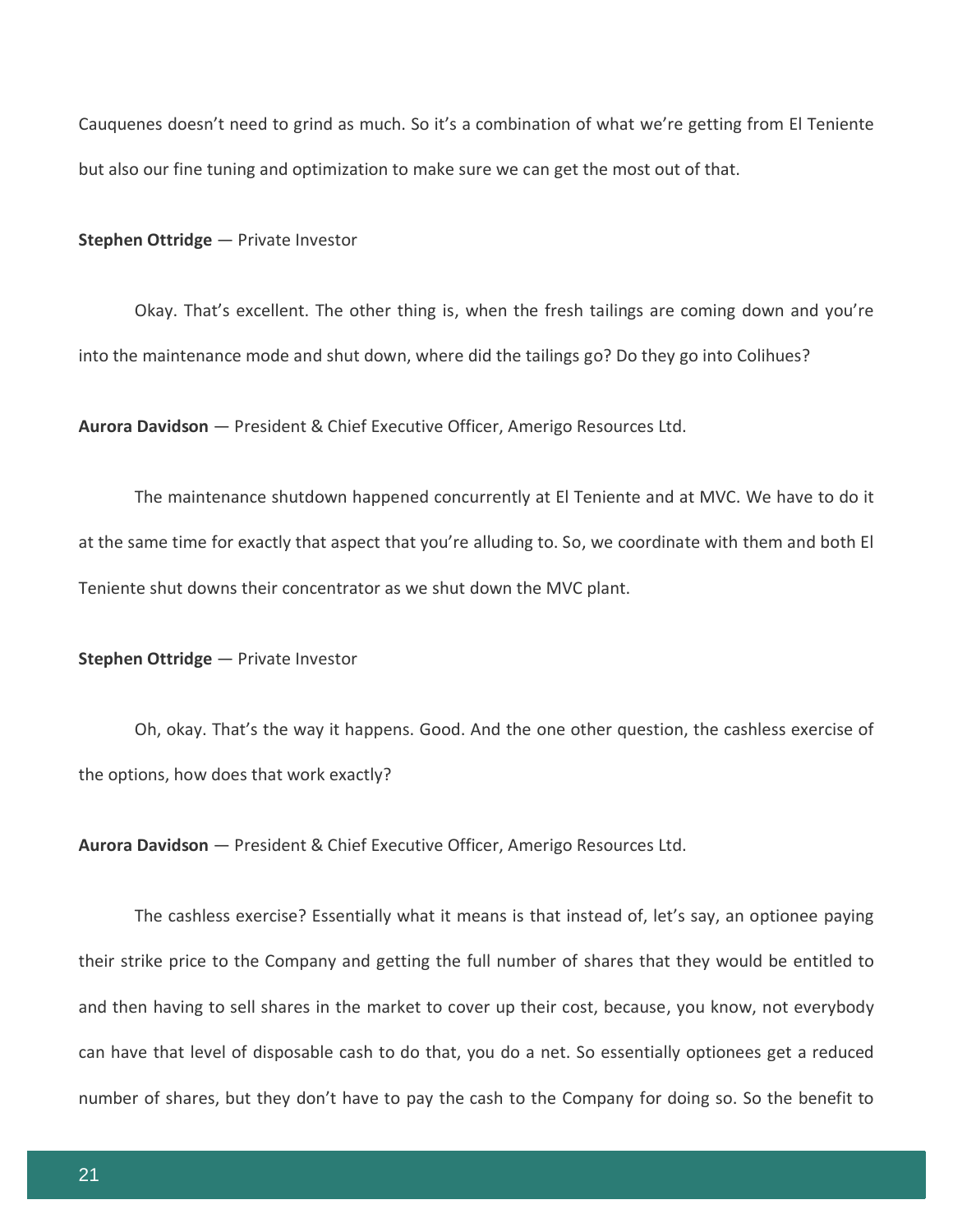the Company, the Company doesn't receive the cash, but there's no sort of inflow of selling into the market in order to secure that exercise price.

**Stephen Ottridge** — Private Investor

And less shares are, ah, less shares actually go—

**Aurora Davidson** — President & Chief Executive Officer, Amerigo Resources Ltd.

Less shares are issued. Yeah.

**Stephen Ottridge** — Private Investor

Yeah. Yeah. Okay. That's good. Thank you very much.

### **Operator**

Your next question comes from John Polcari from Mutual of America. Please go ahead.

**John Polcari** — Analyst, Mutual of America

Thank you. Just several quick questions. By the way, I was saddened to hear that David Thomas had passed away after such a short tenure. He certainly had a considerable amount of expertise and will be missed. Thomas is not uncommon name, but I ask that because is Kimberly Thomas, the Secretary, in any way related or not?

Hello?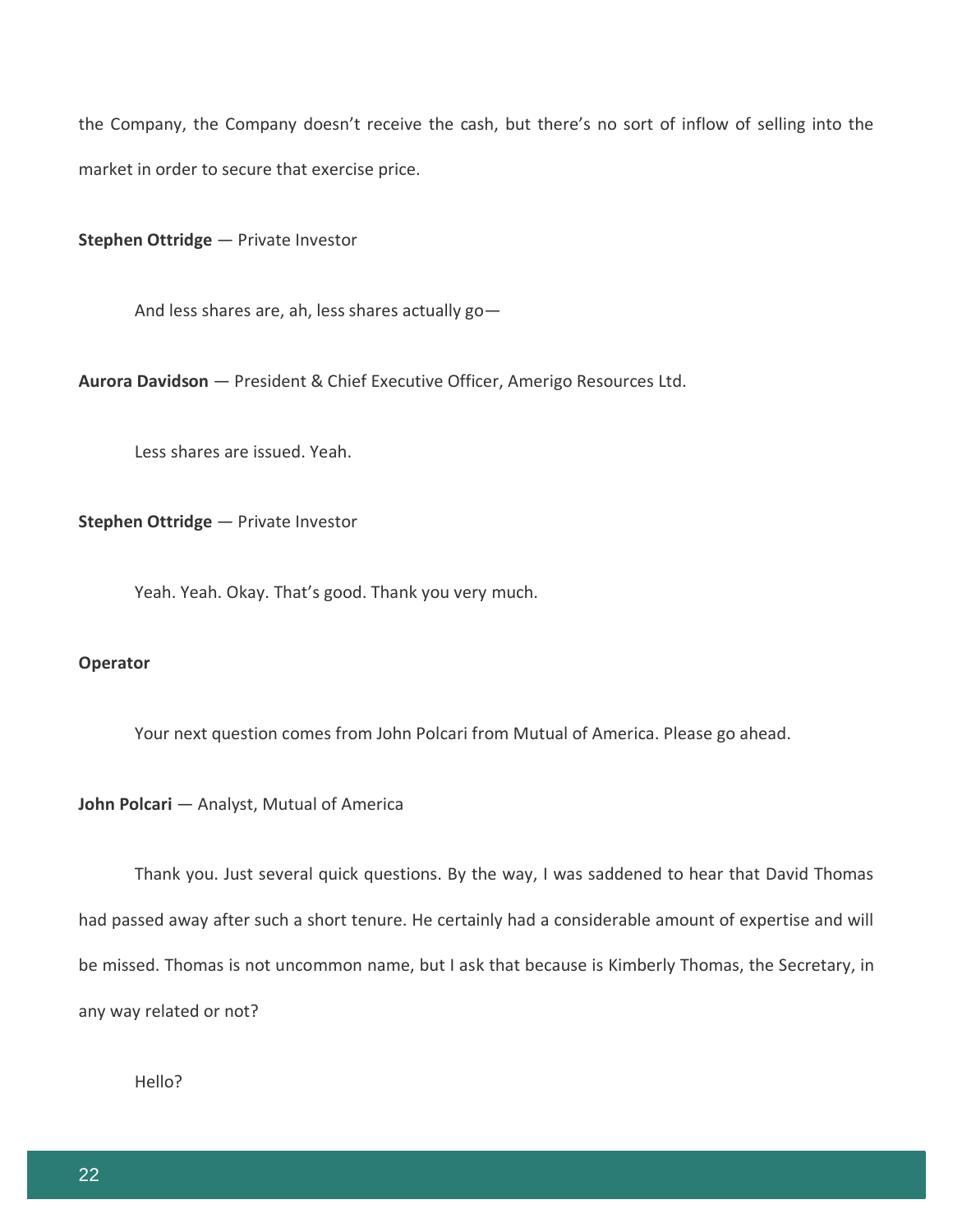Hello?

Hello?

**Aurora Davidson** — President & Chief Executive Officer, Amerigo Resources Ltd.

Hello? Yes, sorry, I lost you for a second. There is no relationship, John.

**John Polcari** — Analyst, Mutual of America

Okay, thanks. Excellent job, obviously, on continued cost reductions, but is there any one particular area of costs that you could say has been an outsized contributor to cost reductions or across the board? Or maybe you could just give me a little colour on that.

**Aurora Davidson** — President & Chief Executive Officer, Amerigo Resources Ltd.

No, I think it's across the board. When we're talking about cash cost, the contribution of moly price has a big impact. Moly prices have been strong this year. So you can get some credit to moly prices in that respect. But overall, we have been quite focused on cost control on a going forward basis. We're coming out of years of cost discipline and we don't want to lose that muscle.

**John Polcari** — Analyst, Mutual of America

Thank you. What is the restricted cash specifically apply to again, the \$6.4 million?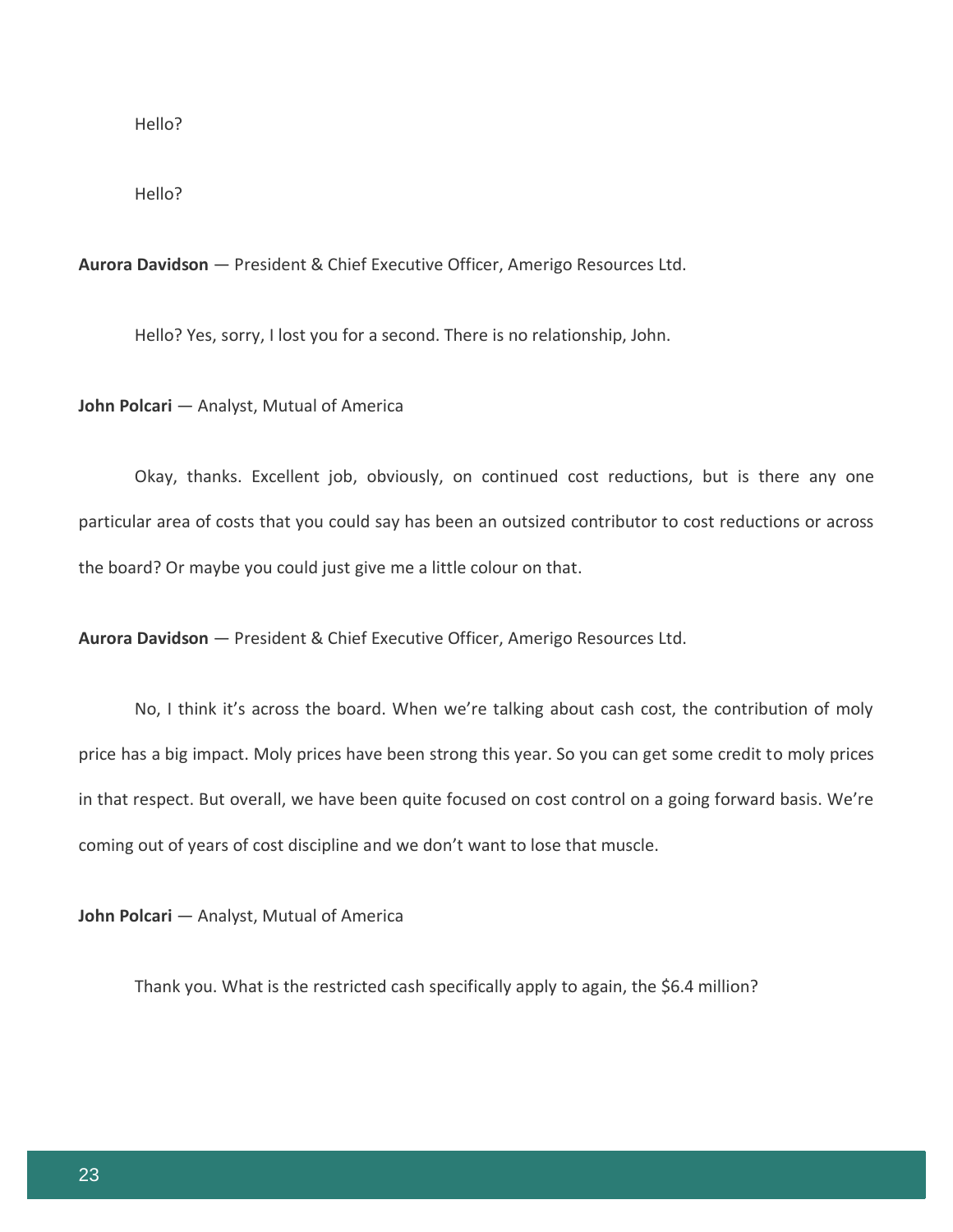**Aurora Davidson** — President & Chief Executive Officer, Amerigo Resources Ltd.

Yeah, the restricted cash, there are two components to it. We have to have \$3.5 million in a restricted cash account until the end of 2024 and then we have to have, on a monthly basis, going into a restricted cash the amount of the debt repayment that is forthcoming at the end of December 31<sup>st</sup>. So, when we get to November  $30<sup>th</sup>$  in that restricted cash, we will have the full principal and interest payment that has to be paid on December 31<sup>st</sup> plus \$3.5 million.

#### **John Polcari** — Analyst, Mutual of America

Thank you. The Company has historically presented its financials in US dollars, but the dividend is in Canadian dollars. Is that historically the way it has been? I wondered why the difference.

**Aurora Davidson** — President & Chief Executive Officer, Amerigo Resources Ltd.

Yeah, we have always reported our financial results in US dollars. That's a convention of the mining industry. But we're traded on the TSX and we have to present dividend data or declared the dividend on the basis of a Canadian payment per share.

#### **John Polcari** — Analyst, Mutual of America

Right. Thanks. And just two minor questions. How long has the drought been in effect in essence with its up and its downs? Has it been five or six years? I'm trying to remember. Six, seven years? Drought conditions have existed for what period of time now?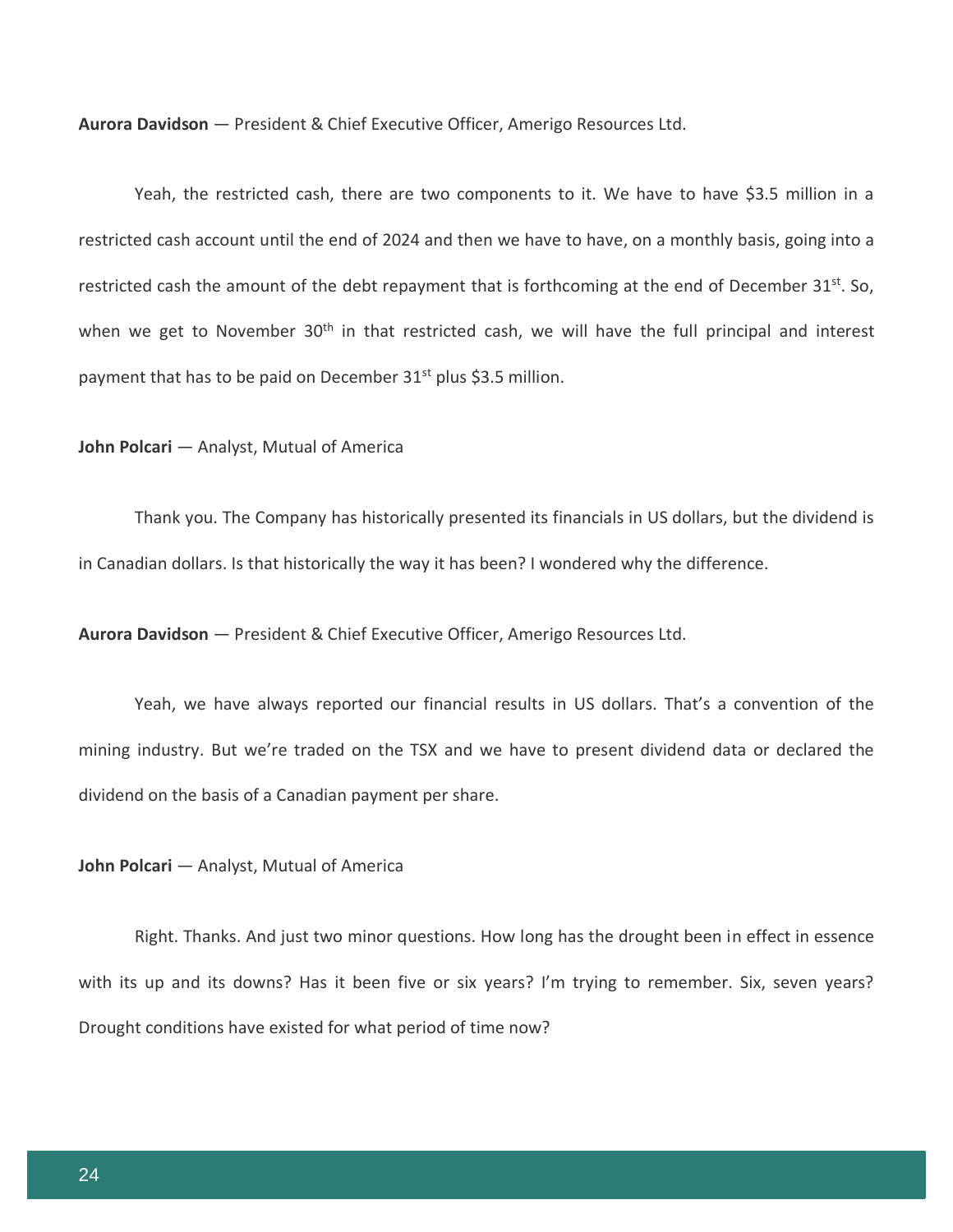**Aurora Davidson** — President & Chief Executive Officer, Amerigo Resources Ltd.

Drought conditions, mild drought conditions have been happening in Chile for the last six to seven years. They became critical two years ago.

#### **John Polcari** — Analyst, Mutual of America

Thanks. And lastly, we've talked about the expansion opportunities in terms of generalities, I know you're always open to entertaining any opportunities. In light of the fact that there's a more robust amount of cash accruing, even with dividend payments, if there are minimal share repurchases and the cash continues to accrete, other than obviously a steady conservative increase in the dividend, do you see any opportunities for expansion other than, obviously, always being open to an opportunity? Is there anything that you would envision over the next one to two years that might be on the horizon? Or not at this time?

**Aurora Davidson** — President & Chief Executive Officer, Amerigo Resources Ltd.

I think that the board is not interested in pursuing, for example, purchases or expansions in respective exploration projects. We recognize ourselves as leaders in the processing of tailings. Opportunities associated with tailings reprocessing projects are of interest to us, provided they are the right opportunities, but that would be the focus of business development, processing of tailings, not yeah.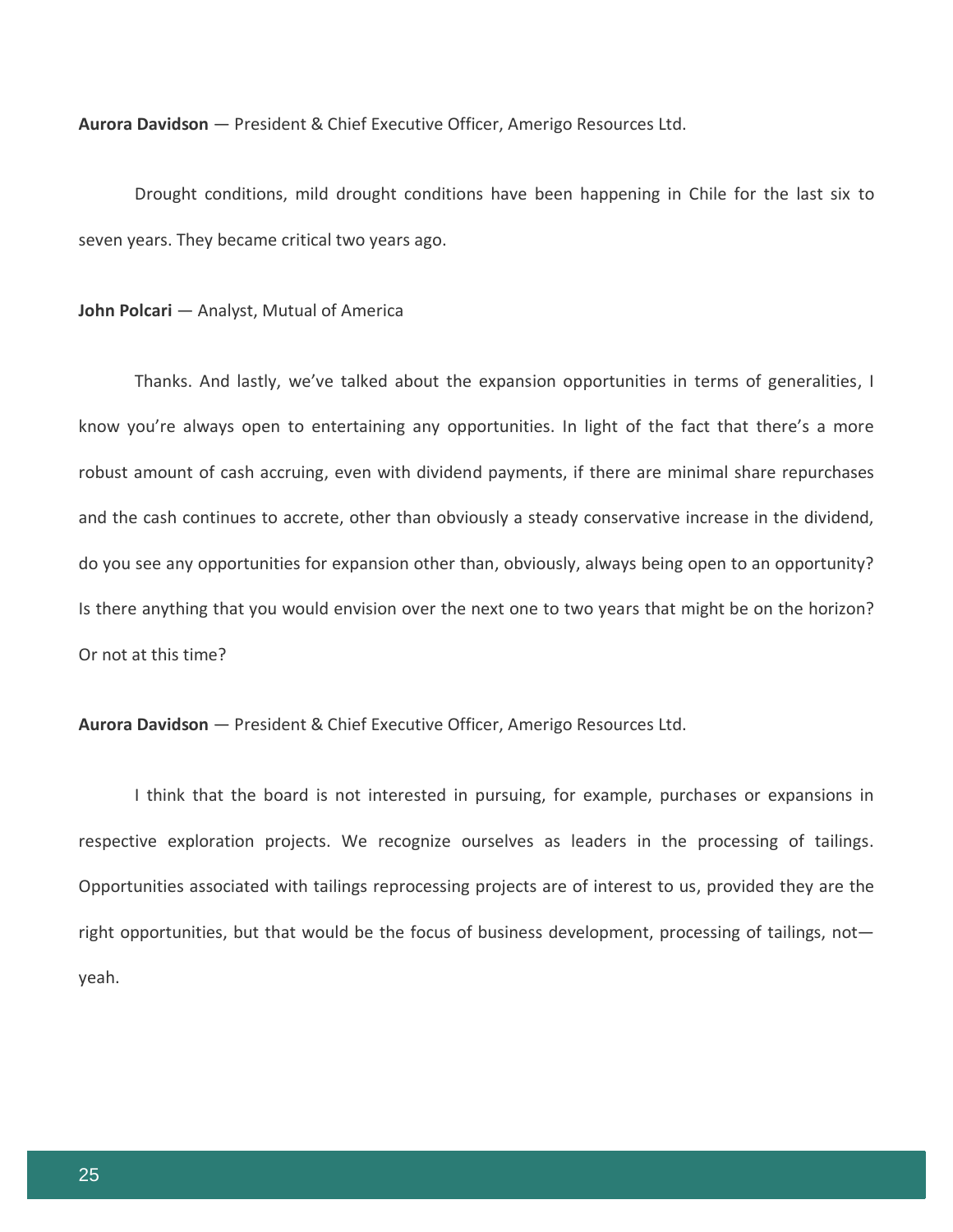**John Polcari** — Analyst, Mutual of America

(Inaudible) Codelco is moving toward a major ongoing expansion. Would that drive a concurrent expansion in the Company's operations also for tailings? Or not necessarily?

**Aurora Davidson** — President & Chief Executive Officer, Amerigo Resources Ltd.

I think we have captured a lot of the opportunities that exist with El Teniente at the MVC operation. There are other tailings deposits that El Teniente has that we're not still having under our contractual agreements with them and those are the most immediate opportunities that exist for us in terms of business development.

**John Polcari** — Analyst, Mutual of America

But not over the course of the next 12 months to 18 months it sounds like though.

**Aurora Davidson** — President & Chief Executive Officer, Amerigo Resources Ltd.

We're evaluating a series of opportunities that may well happen within that timeframe. Anything associated with El Teniente would be more, it would be in a closer time horizon for development than anything outside of the El Teniente arena.

**John Polcari** — Analyst, Mutual of America

Got it. Okay. Thank you. Thanks for the time. Great quarter.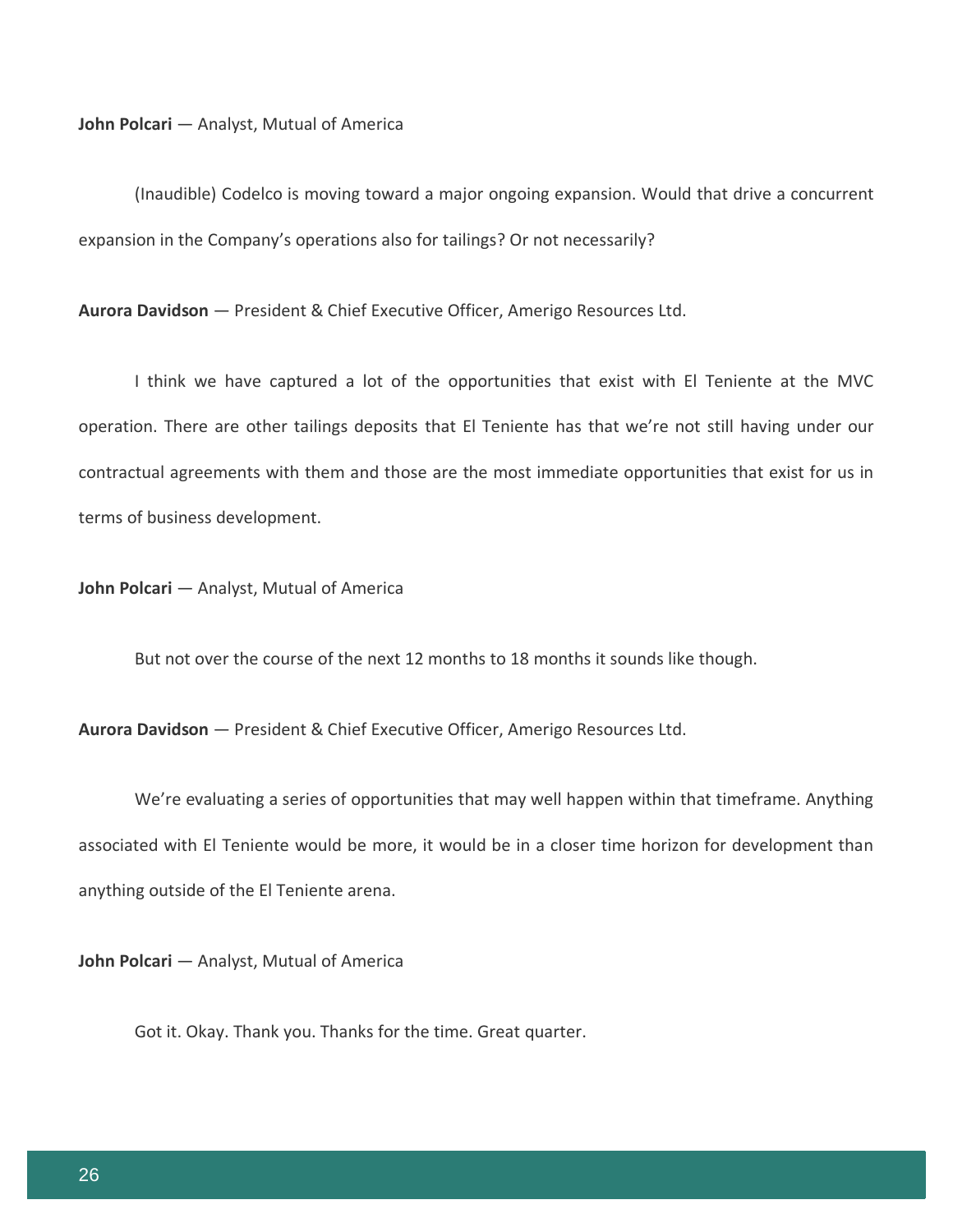**Aurora Davidson** — President & Chief Executive Officer, Amerigo Resources Ltd.

Thank you.

#### **Operator**

Your last question comes from Dave Brown, a private investor. Please go ahead.

**Dave Brown** — Private Investor

Yes, thanks for taking my questions. I have two of them. The first one deals with the thickeners. I wonder if you could just remind us about what, ah, how much more water you're getting from the thickeners, either like percentage wise for the operation, with the new improvements.

**Aurora Davidson** — President & Chief Executive Officer, Amerigo Resources Ltd.

Yes. You all want me to talk like an engineer. With the optimization work that we've done at the thickeners, what we have done is that we can now manage the discharge of water from the units with variable speed. And we have a better, less fragile and more reliable pump and pumping system.

Right now what we have done on site, the testing that we have shows that the average recovery on the thickeners has increased from 1,440 litres per second to 1,580 litres per second. There are several other optimization works that, as I mentioned, will be completed, both on thickener number two and thickener number three, to get us to an average water recovery of 1,760 litres per second.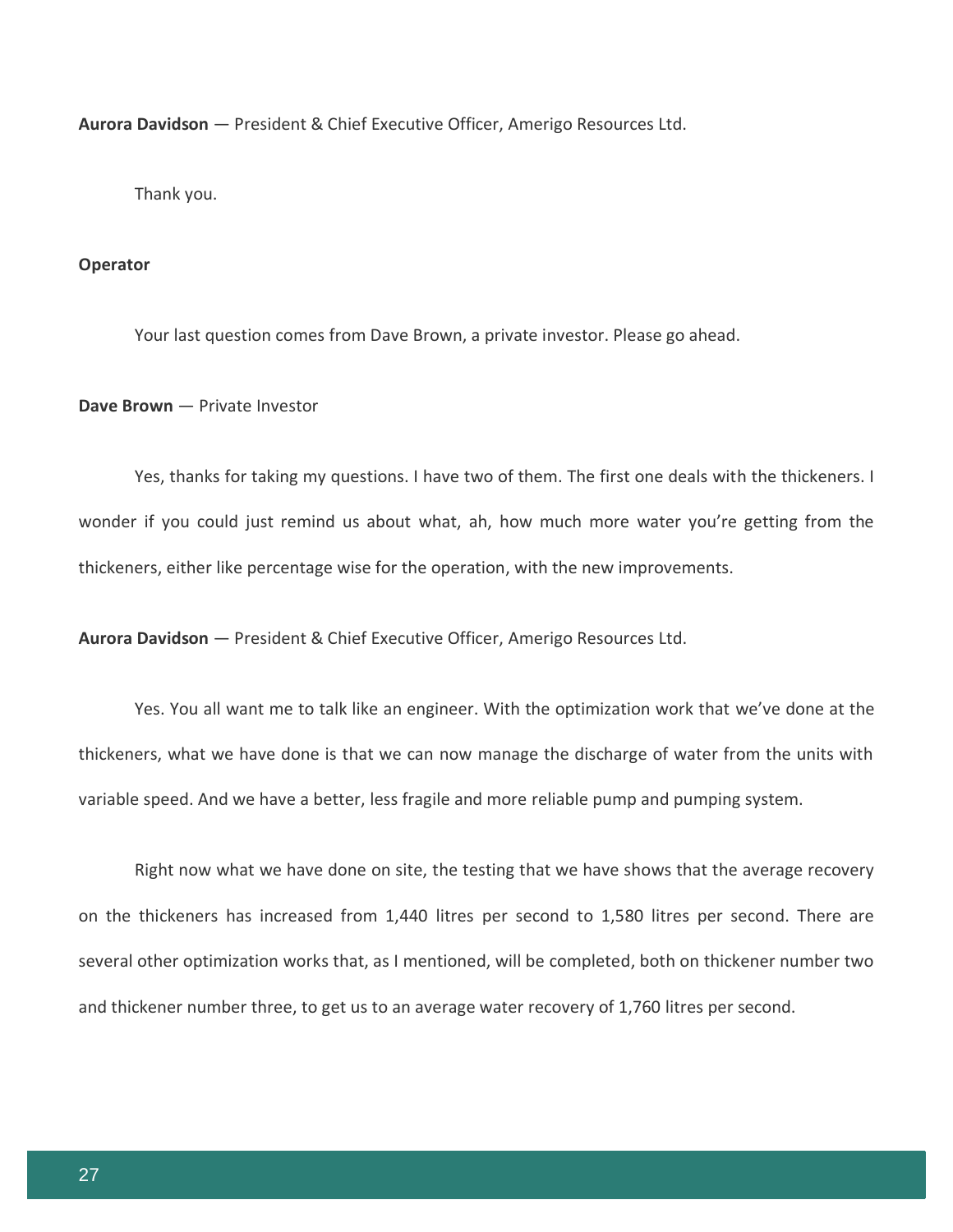**Dave Brown** — Private Investor

Do you know what the improvement is percentage wise or is that…?

**Aurora Davidson** — President & Chief Executive Officer, Amerigo Resources Ltd.

That is an improvement of about 20%.

**Dave Brown** — Private Investor

Okay. Thank you. The second question has to do with the shipping issues that are happening around the world. What are you doing to protect yourself in case some critical part fails and you get a quote saying like, hey, we can't give you this motor for another six months or something? Like what are you doing to protect yourself with respect to critical components of your operation?

**Aurora Davidson** — President & Chief Executive Officer, Amerigo Resources Ltd.

We have a list of critical components at the plant, so we have what we consider the critical spares, we have some of them, and we're looking at what the criticality would be of other items of equipment that could have some significant lead times just to increase that list.

We've always maintained a critical spare inventory on site, but we are expanding that further just because we have, on one hand, the funds do that, and on the other hand we acknowledge that there could be some risks associated with those. So we're moving beyond the critical spares list to a not so critical spares list to have that at MVC in the near future.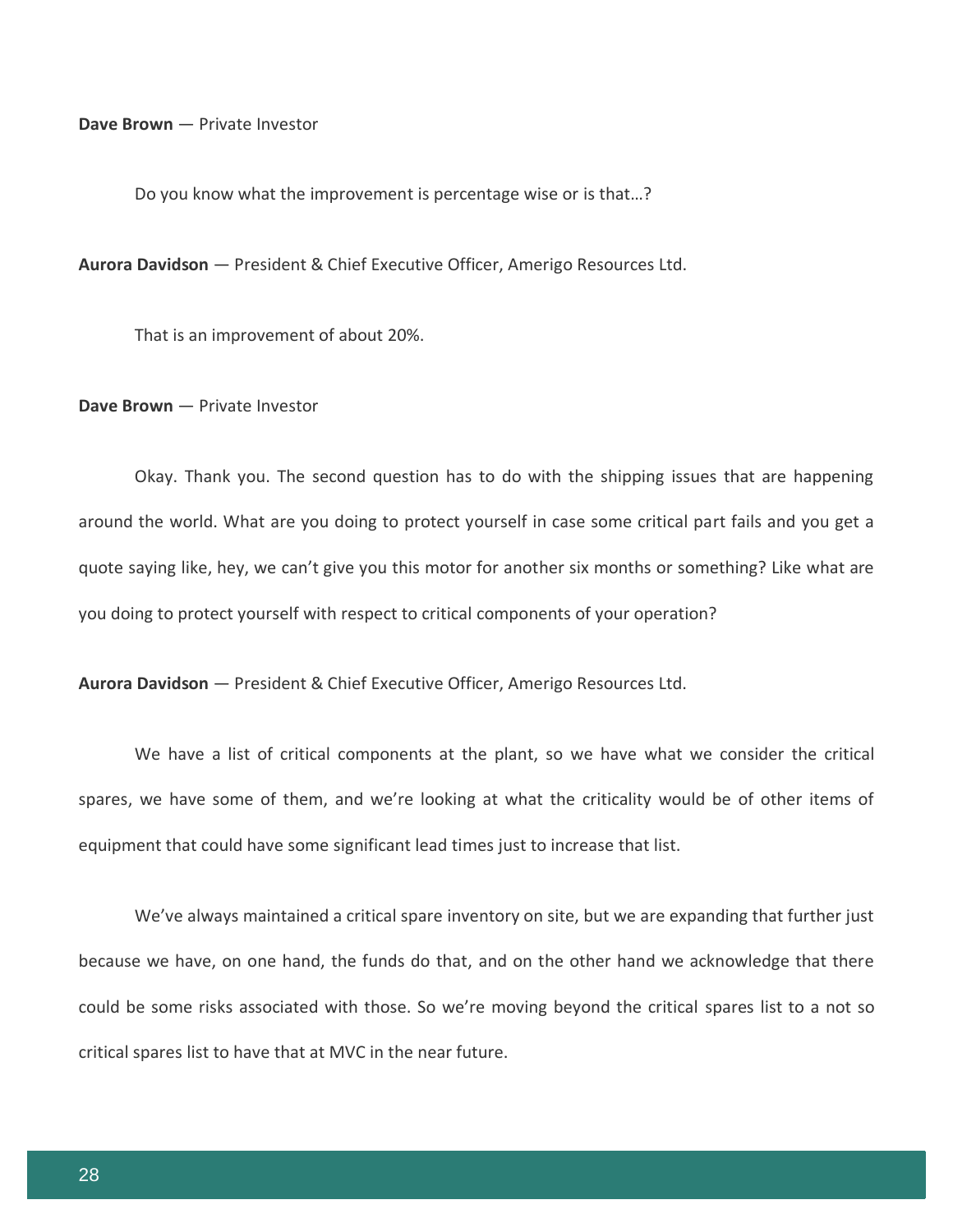**Dave Brown** — Private Investor

Okay. And I guess the final question is, if this bid doesn't result in a lot of cash going out to buy shares, is a special dividend something that's also on the table, a one-time special dividend?

**Aurora Davidson** — President & Chief Executive Officer, Amerigo Resources Ltd.

I don't know if the board would be amenable to a special dividend. The dividend policy that the board has stated is stable, safe, secure dividends that can grow over time. The possibility of initiating a normal course issuer bid would also be on the table.

**Dave Brown** — Private Investor

Okay. Thanks very much for answering my questions.

**Aurora Davidson** — President & Chief Executive Officer, Amerigo Resources Ltd.

For sure.

#### **Operator**

There are no further questions at this time. You may please proceed.

**Aurora Davidson** — President & Chief Executive Officer, Amerigo Resources Ltd.

Okay. So we have no for other questions. I would just like to thank everybody for joining us at

this call and wish you the best wrapping of the year that you can possibly have. And we'll be announcing